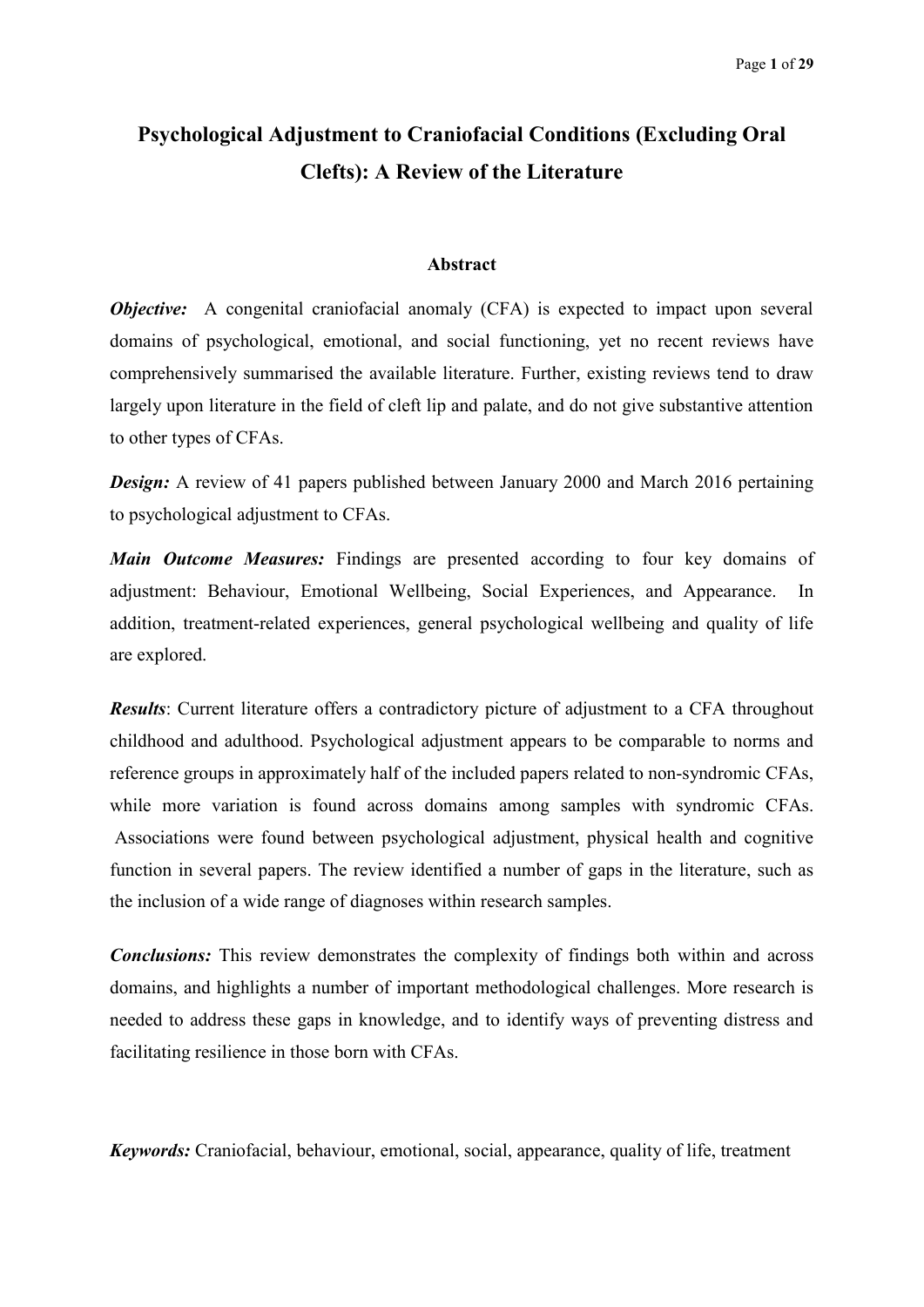## **Introduction**

A congenital craniofacial anomaly (CFA) is a broad term used to describe a wide range of diagnoses, which may be isolated to the head and neck or may form part of a wider genetic syndrome (Holmbeck & Aspinall, 2015). Prevalence rates and characteristics vary widely across the many craniofacial conditions, affecting the form and function of the head (Buchanan, Xue, & Hollier, 2014). Craniosynostosis results when one or more cranial structures fuse prematurely, and is relatively common, occurring in approximately one in every 2,000 live births (McCarthy, Warren, Bernstein, Burnett, Cunningham, Edmond et al., 2012). Treacher Collins syndrome is an autosomal dominant condition generally characterised by bilaterally symmetrical abnormalities of structures within the first and second branchial arches (Posnick & Ruiz, 2000) and affects approximately one in 50,000 live births (Orphanet, 2015). Other conditions are much rarer, for example, Apert syndrome (approx. one in 65,000; Cohen, Kreiborg, Lammer, Cordero, Mastroiacovo, Erickson et al., 1992), Pfeiffer syndrome (approx. one in 100,000; Orphanet, 2015) and Crouzon syndrome (approx. one in 1,000,000; Orphanet, 2015); all syndromic forms of craniosynostosis. Depending on the condition and associated malformations, early surgical intervention may be necessary. Subject to the severity of the anomaly, multidisciplinary treatment may be required throughout childhood and into adulthood.

Although the majority of individuals affected by a CFA do not appear to encounter substantial psychological difficulties (Endriga & Kapp-Simon, 1999), a significant proportion are thought to experience challenges in relation to behavioural (Speltz, Morton, Goodell, & Clarren, 1993), social (Kapp-Simon & McGuire, 1997) and emotional adjustment (Pillemer & Cook, 1989). A high rate of learning disorders has also been identified (Kapp-Simon, 1998; Okkerse, Beemer, de Jong, Mellenbergh, Vaandrager, Vermeij-Keers, & Heineman-de Boer, 2004). Ongoing treatment may represent a significant burden, in addition to the comments, questions, staring and teasing which can accompany a visible difference (Rumsey & Harcourt, 2004).

Relative to research carried out among individuals born with one of the most common congenital craniofacial conditions, cleft lip and/or palate, investigations of psychological adjustment to other CFAs are scarce (Roberts  $\&$  Mathias, 2012). This is despite CFAs involving a more complex and varied level of routine aesthetic and functional surgical intervention, in addition to comparable anticipated effects on several domains of life. Given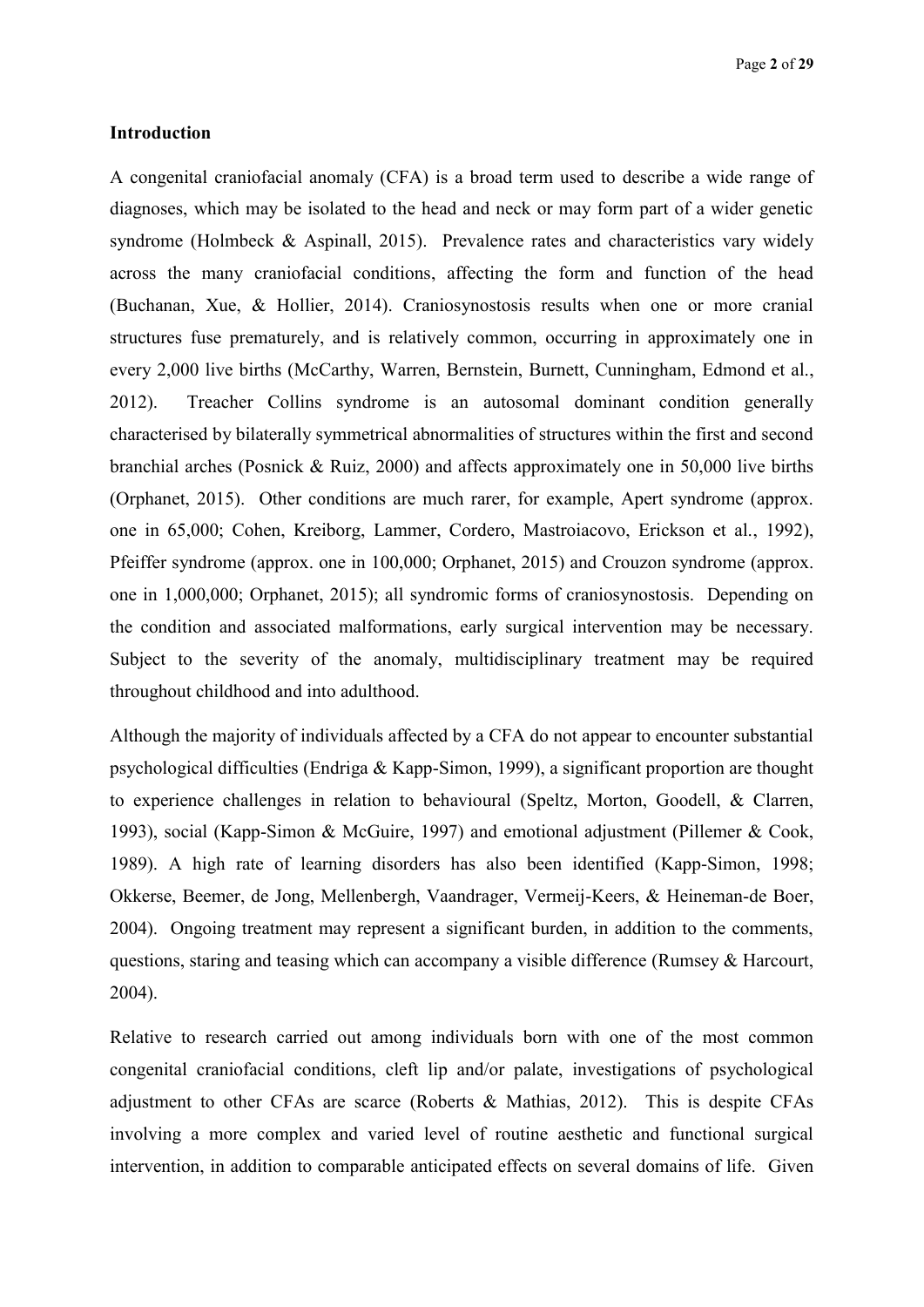that the most recent comprehensive overview of the field was published by Endriga and Kapp-Simon in 1999, existing literature on CFAs needs an updated summary of the literature.

Review articles published more recently have focused on specific areas of functioning in relation to particular conditions, such as neurocognitive or neurobehavioural adjustment in individuals with craniosynostosis (Kapp-Simon, Speltz, Cunningham, Patel, & Tomita, 2007; Knight, Anderson, Spencer-Smith, & Da Costa, 2014; Speltz, Kapp-Simon, Cunningham, Marsh, & Dawson, 2004), or surgical outcomes in a range of congenital and acquired conditions (Habal, 2013; Sarwer & Crerand, 2002). While these reviews are helpful, it is also important to capture associations between the different domains of adjustment. It is possible for example, that an individual may be dissatisfied with their appearance, yet still report a good level of emotional adjustment (Feragen, Stock, & Kvalem, 2015). In order to capture the complexity and variability of adjustment across the lifespan, and associations across different domains of adjustment, comprehensive reviews are needed.

More generally, articles which aim to review adjustment to CFAs predominantly refer to CL/P literature, making it difficult to compare across diagnoses. Such observations also clearly highlight the lack of knowledge on adjustment to other congenital CFAs. Further, many of the existing review articles set out to provide an overview of the state of the field, rather than a systematic assessment of the literature. The aims of the present review were therefore as follows:

- 1) To summarise the literature published between January 2000 and March 2016 according to four key domains of psychological adjustment, in addition to treatmentrelated experiences and overall scores of psychological wellbeing and quality of life.
- 2) To investigate the impact of contributing variables and potential associations between the different domains of adjustment.
- 3) To present the methodological challenges apparent within the literature and to discuss implications for future research.

### **Method**

#### *Inclusion Criteria*

All original, peer-reviewed articles pertaining to the psychological adjustment of individuals affected by CFA published between January 2000 and March 2016 were included. Papers using quantitative, qualitative and mixed methods were considered. No age restrictions of the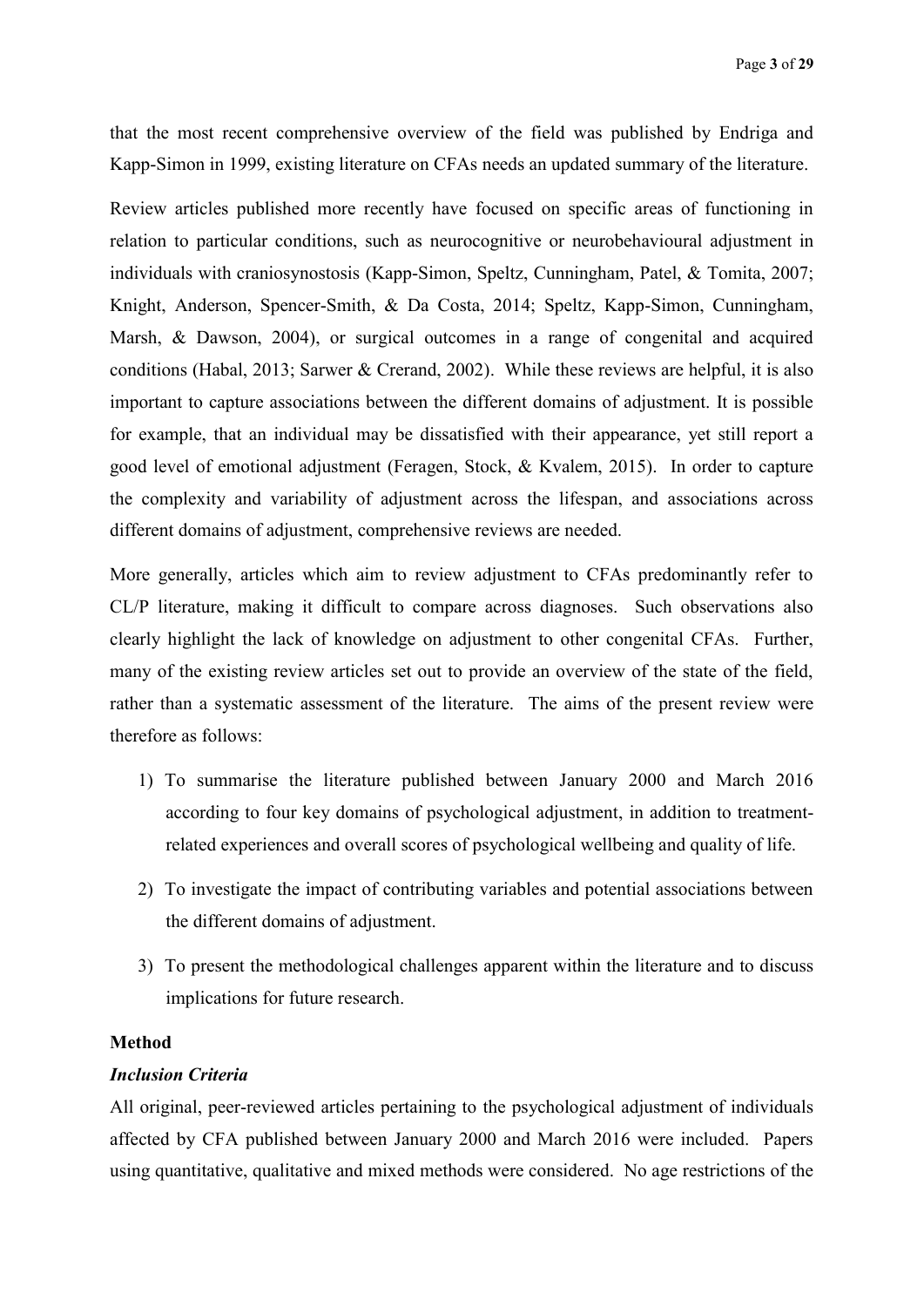participants were imposed. Articles relating to all types of syndromic and non-syndromic CFA were included. All methods of measurement, including self-reports, parent-reports and third-party reports (such as those obtained via clinicians or laypersons) were included.

### *Exclusion Criteria*

Case studies and unpublished dissertations were excluded. Articles relating to 'visible difference', 'disfigurement' or similar search terms were excluded where results pertaining to craniofacial conditions were not presented separately. Given a recent comprehensive literature review on psychological adjustment to CL/P (Stock & Feragen, 2016), papers including individuals with this diagnosis were excluded, unless results were presented separately for other CFAs. Studies on 22q11.2. deletion syndrome (di George or velo-cardiofacial syndrome) were excluded, since the specificity of this condition and the high number of recent studies (Jonas, Montojo, & Bearden, 2014; Philip & Bassett, 2011; Swillen & McDonald-McGinn, 2015) suggests a need for a review on this condition alone. In addition, articles focussing on cognitive function and development alone were excluded, since the literature on cognitive and neurobehavioural development in CFA is extensive and several reviews have been published on this domain during the last decade (Kapp-Simon et al., 2007; Knight et al., 2014; Speltz et al., 2004). Articles in which the primary aim was to trial the effects of medical/surgical intervention were also excluded. No literature reviews, systematic reviews, summary articles, book chapters or meta-analyses published during the search period were included, but were stored separately for reference.

Further details of included and excluded articles are provided in Figure 1.

## *Search Strategy*

The PsycInfo, MEDLINE, and CINAHL databases were examined using search terms pertaining to central domains of psychological adjustment. Diagnostic search terms included: Craniofacial - Treacher Collins – Crouzon – Apert - Craniosynostos\* - Microsomia – Muenke - Sæthre-Chotzen – Pfeiffer – Goldenhar – Trigonocephaly. Psychological search terms included: Adjustment - Behavio\* - Psychol\* - Emotion\* - Social – Appearance – Satisfaction – Treatment – Quality of life – QOL. The Boolean operators OR were used between search terms within diagnostic terms and psychological search terms, while the operator AND was used between the two categories. Filters were used, restricting the searches to articles with abstracts available, papers written in English, involving humans and published since January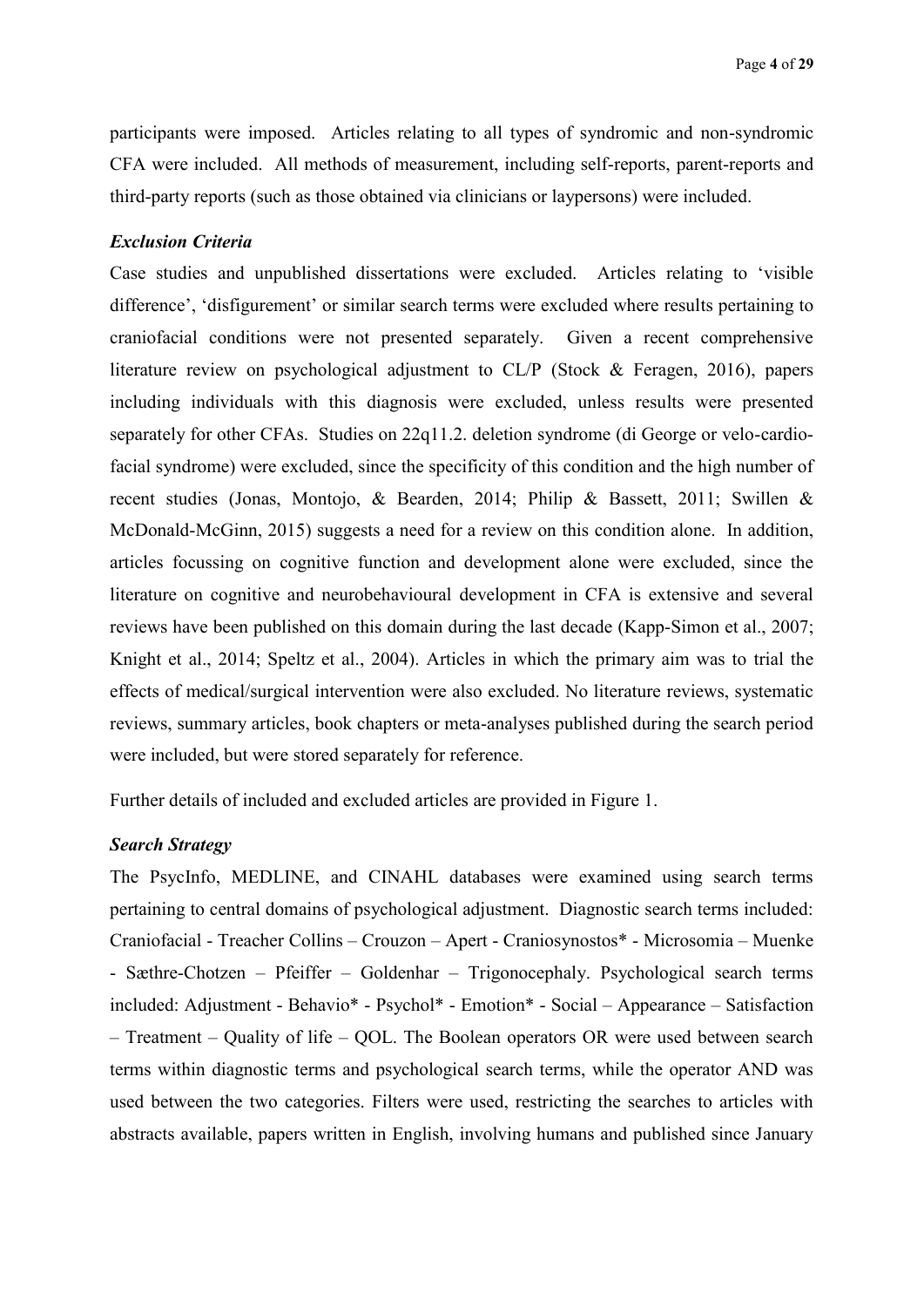2000. When connecting the diagnostic groups and the psychological terms, the search field was restricted to title and abstracts.

The reference lists of included articles and previous reviews were checked manually to reduce the likelihood of any abstracts being missed. The literature search was performed by the first author between January 2016 and March 2016. To assess quality control, the second author was given ten randomly selected abstracts to review. The evaluations made by the first and second authors were subsequently compared, and agreement was found to be high. Minor discrepancies were discussed until full agreement was reached.

#### *Domains of Adjustment*

In the context of this literature review, 'adjustment' was conceptualised as the process of the relative adaptation of an individual to the demands of their environmental context (see Seaton, 2009). The findings of each article were categorised according to four key domains of adjustment: Behaviour, Emotional Wellbeing, Social Experiences and Satisfaction with Appearance. Additionally, due to the extensive, multidisciplinary and long-term treatment involved in many CFAs, treatment-related issues was added as a separate category. Findings related to overall psychological wellbeing and/or quality of life (QoL) are also presented in a separate section. In the absence of conventionally agreed domains of adjustment, the development of each domain was guided by recent literature (e.g. Klassen, Tsangaris, Forrest, Wong, Pusic, Cano, Syed et al., 2012; Stock & Feragen, 2016; Stock, Hammond, Owen, Kiff, Shanly, & Rumsey, 2015). Decisions regarding the definition and content of each domain was discussed and reflected upon by the authors throughout the review process. Key findings were extracted and presented using the same terminology, definitions and interpretations used in the original articles. Similarly, the categorisation of a condition as syndromic or nonsyndromic was based on criteria used by the authors of the included papers.

Table 1 describes the categorisation of findings into these key domains.

## **Results**

## *Included Articles*

In total, 41 articles were included in this review. Of these articles, 39 were quantitative in nature, while only two studies used a qualitative approach. Most studies focussed on several domains of adjustment (see Table 2). An overview of each of the included articles is described in more detail in Table 3.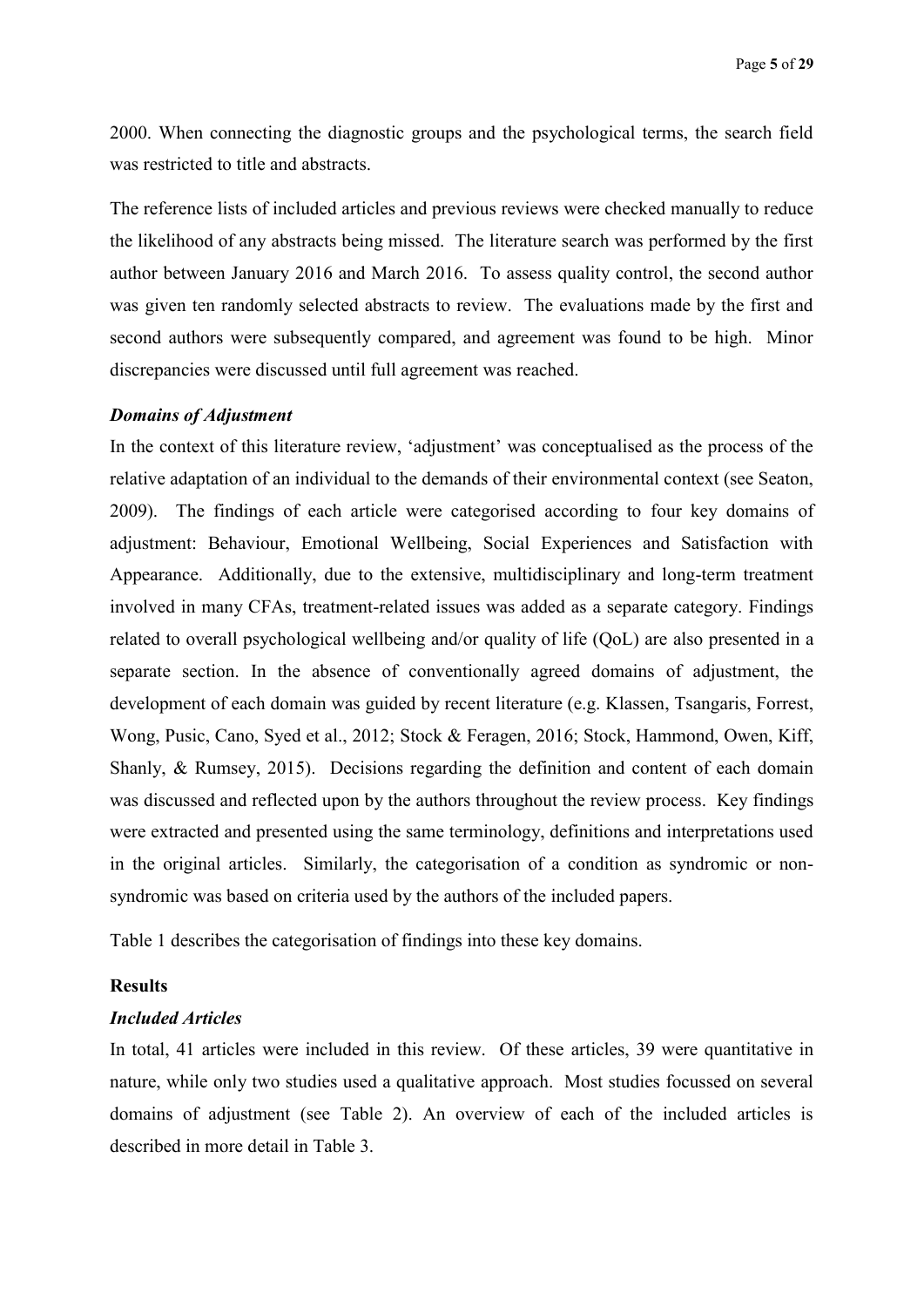### *Summary of Findings across Key Domains of Adjustment*

Initially, the findings pertaining to each domain are described in relation to how individuals with CFA fare when compared to various comparison groups. Where appropriate, results pertaining to associations across different domains is presented. Finally, findings relating to overall psychological wellbeing or quality of life (QoL) are summarised.

## *Behaviour*

#### *Behavioural conduct*

Among the 41 papers, 13 reported findings related to behavioural adjustment. The prevalence of behavioural problems (attention and hyperactivity disorders, oppositional defiant disorder, conduct disorder and features of the autistic spectrum disorder) in children with craniosynostoses was found to be similar to community-based samples when controlling for the co-occurrence of cognitive dysfunction (van der Vlugt, van der Meulen, Creemers, Verhulst, Hovius, & Okkerse, 2012). Similarly, parents of children with hemifacial microsomia reported similar levels of behavioural problems as did matched controls (Dufton, Speltz, Kelly, Leroux, Collett, & Werler, 2011). This was also the case for children with nonsyndromic craniosynostoses when comparing scores to siblings and norms (Boltshauser, Ludwig, Dietrich, & Landolt, 2003) or matched controls (Cloonan, Collett, Speltz, Anderka, & Werler, 2013). In contrast, behavioural problems were reported by 35% of parents of young people with non-syndromic craniosynostoses in another study, a statistically significant increase from the general population (Becker, Petersen, Kane, Cradock, Pilgtam, & Marsh, 2005). According to an analysis of children with trigonocephaly (Kelleher, Murray, McGillivary, Kamel, Allcutt, & Earley, 2006), 20% of the children needed an assistant in the classroom due to behavioural challenges.

Among those with syndromic forms of craniosynostoses, elevated rates of behavioural problems were reported by parents when compared to norms (Maliepaard, Mathijssen, Oosterlaan, & Okkerse, 2014). Another study (Bannink, Maliepaard, Raat, Joosten, & Mathijssen, 2011) compared parent-reported behavioural problems between groups of children and young people with syndromic craniosynostoses and found that 50% of the young people with Muenke syndrome and 67% of those with Apert syndrome had scores within the clinical range; figures that indicate statistically significant increases from the general population. Another study reported that less than 30% of young people with Apert syndrome had scores in the maladjustment range according to parent reports (Sarimski, 2001). Behavioural problems were more frequent among boys than girls (Bannink et al., 2011), and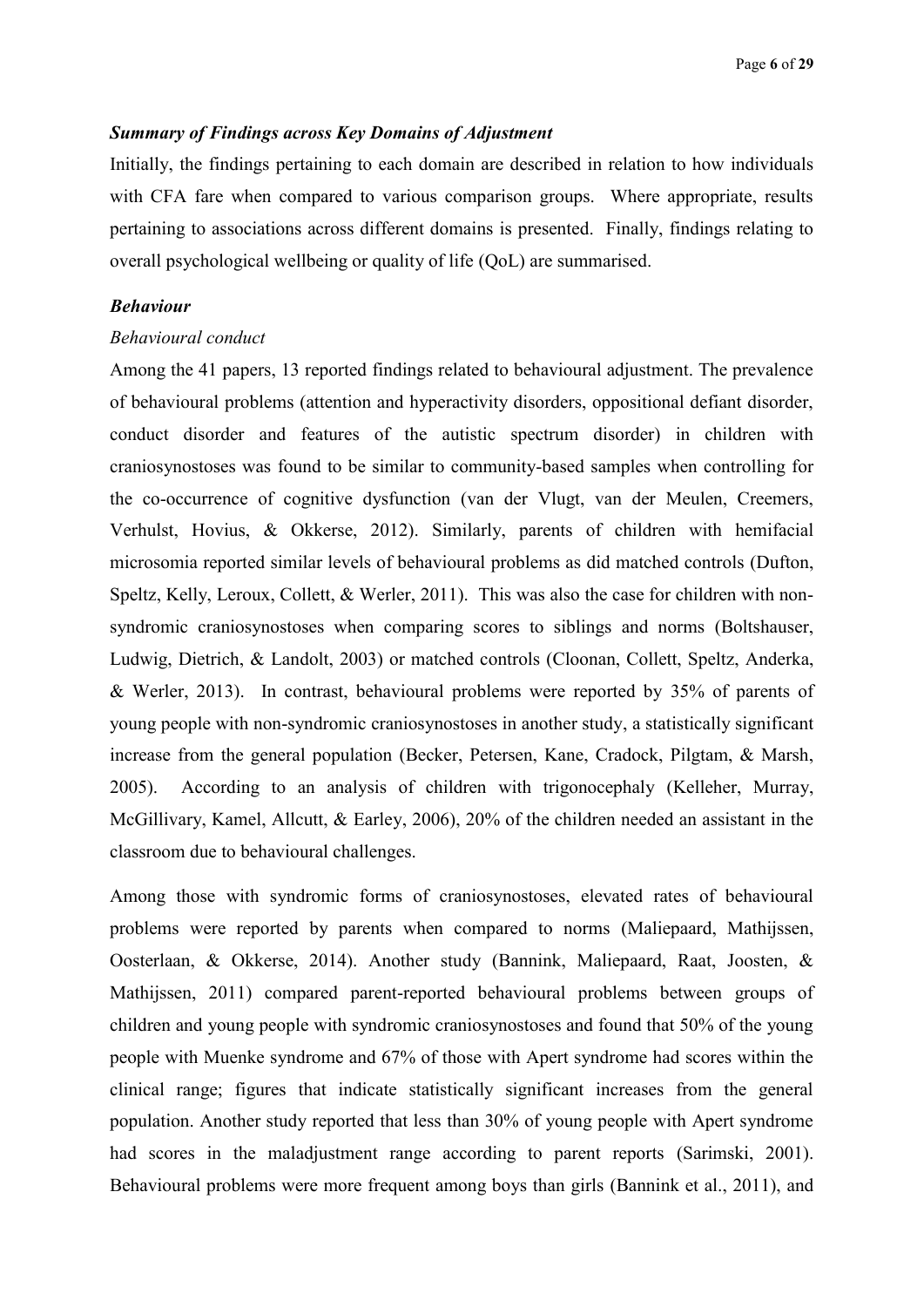all young people with Muenke and Apert syndrome who had scores within the clinical range were boys (Bannink et al., 2011).

Two studies compared behavioural problems across subtypes of conditions. No differences were found between subtypes of non-syndromic trigonocephaly in relation to the frequency of behavioural problems (Kelleher et al., 2006), while some differences were found across subtypes of craniosynostoses (Becker et al., 2005).

Behavioural problems were associated with lower QoL, as well as physical symptoms, such as sleep apnoea (Bannink et al., 2011). Behavioural problems were also shown to be associated with underlying cognitive impairments in several studies (Maliepaard et al., 2014; van der Vlugt et al., 2012; van der Vlugt, van der Meulen, Creemers, Willemse, Lequin, & Okkerse, 2009).

#### *Internalising and Externalising Behaviours*

Two studies on young children with single-suture craniosynostoses reported differences on externalising (Kapp-Simon, Collett, Barr-Schinzel, Cradock, Buono, Pietila, & Speltz, 2012) and internalising behaviours (Kapp-Simon et al., 2012; Snyder & Pope, 2010). However, overall differences were small and non-significant, except in one case of externalising behaviours, where 14.5% of the children with the condition had scores within the clinical range compared to 7.6% of the control group (Kapp-Simon et al., 2012). Another study reported a slight tendency for increased internalising symptoms in young people with sagittal craniosynostoses (Boltshauser et al., 2003). No differences between subtypes of craniosynostoses were found (Kapp-Simon et al., 2012). A study on children with hemifacial macrosomia reported no differences between parent ratings and norms (Snyder & Pope, 2010), while teachers reported a higher frequency of internalising behaviours than parents compared to matched controls (Dufton et al., 2011; Werler, Starr, Cloonan, & Speltz, 2009).

In contrast, syndromic CFAs were more highly associated with scores within the clinical range. One study found that  $32\%$  ( $n = 8/25$ ) of young people with Apert syndrome showed problems with internalising or externalising behaviours (Sarimski, 2001). Another study that included children with a wide range of different syndromic craniosynostoses (Maliepaard et al., 2014) also reported higher rates of problems with internalising behaviours compared to norms. Problems with internalising behaviours were shown to be linked to impaired cognitive function in two studies (Sarimski, 2001; van der Vlugt et al., 2009), and one study explicitly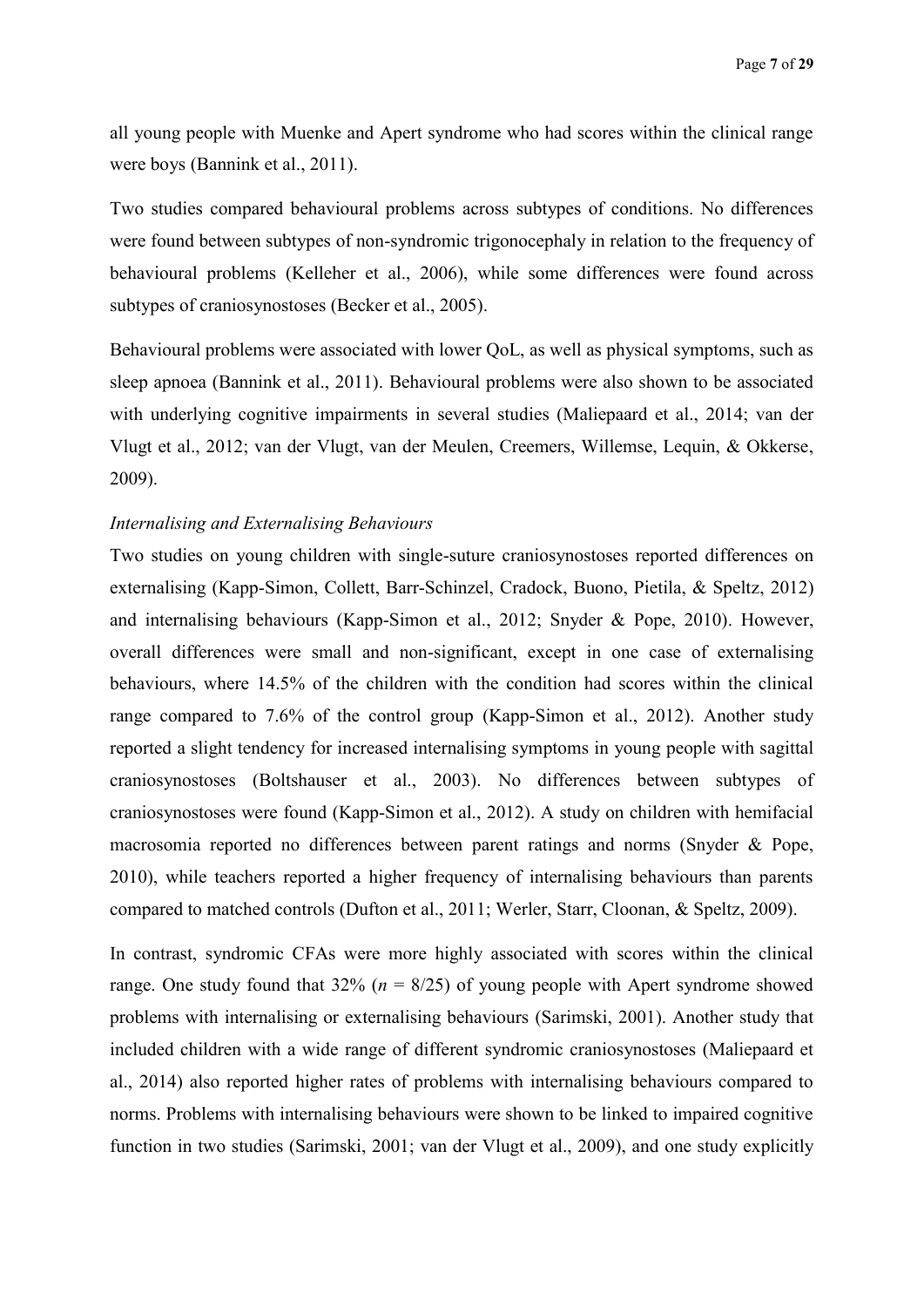showed that the lower the intelligence quotient, the higher the prevalence of behavioural problems (van der Vlugt et al., 2009).

#### *Emotional Wellbeing*

#### *Emotional Functioning*

Several studies used quality of life or general adjustment measures which include subscales of emotional well-being. Among the 41 included articles, 17 reported findings in relation to emotional adjustment specifically.

According to parents, young children with non-syndromic craniosynostoses had 'normal' emotional development when compared to a control group (Knudsen, Maltese, Tarnow, Tovetjarn, & Kolby, 2012). Another study on young people with sagittal craniosynostoses (Boltshauser et al., 2003) revealed lower scores in regard to positive emotions, again rated by parents. However, scores for negative emotions were not significantly different when compared to data collected from siblings and/or norm data (Boltshauser et al., 2003).

Parents of children with complex craniosynostoses reported no significant differences in relation to emotional functioning, although mean scores for the whole sample were indicative of more emotional problems than norms (Maliepaard et al., 2014). One study found an impact on the emotional wellbeing of young people with syndromic craniosynostoses, as rated by parents, particularly in cases of Apert syndrome and complex craniosynostoses, as well as an impact on parents' own emotional wellbeing (Bannink, Maliepaard, Raat, Joosten, & Mathijssen, 2010). Parents of young people with Apert syndrome also reported occasional incidences of depressed mood in 32% of the children (Sarimski, 2001). In a study by Tovetjärn, Tarnow, Maltese, Fischer, Sahlin, & Kolby (2012), 73.9% of adults with Apert syndrome reported periods of depressive mood, compared to 23.3% in matched controls.

For parents of young people affected by Crouzon and Pfeiffer syndrome, emotional wellbeing scores were close to normal (Bannink et al., 2010). Similarly, when asking parents to rate their child's emotional adjustment, Maliepaard et al. (2014) did not find any differences in relation to emotional functioning among children with Crouzon, Pfeiffer or Sæthre-Chotzen syndrome, despite mean scores for the whole sample suggesting more emotional problems than norms (Maliepaard et al., 2014). Adults with syndromic craniofacial conditions reported mean scores of depression and anxiety within the normal range and comparable to norms in one study (Roberts & Mathias, 2012). In contrast, 33.3% of young adults with Crouzon syndrome reported periods of depressive mood compared to 19.1% in a matched control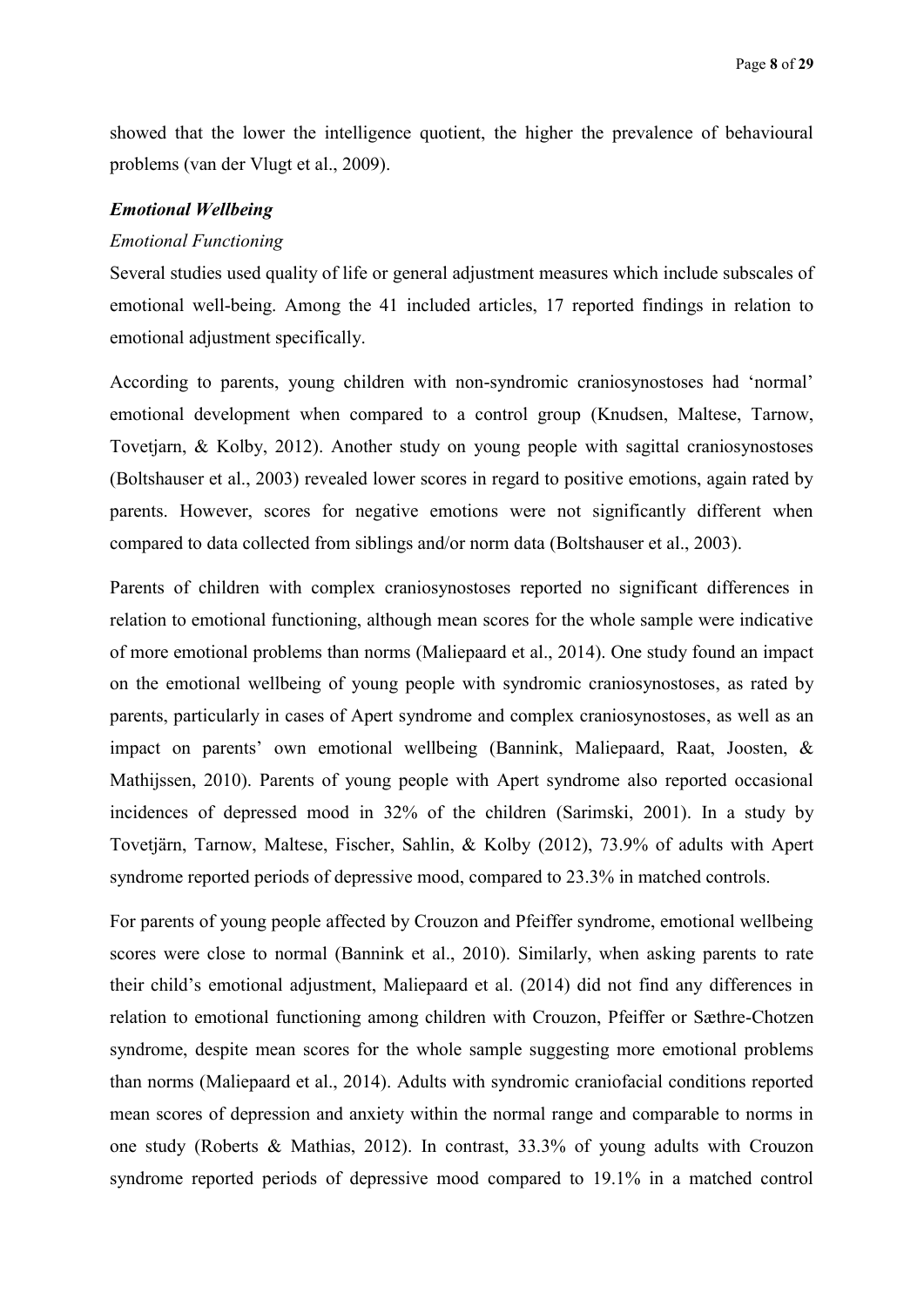group. Young adults with Crouzon syndrome also reported having suicidal thoughts at some time (Fischer, Tovetjärn, Maltese, Sahlin, Tarnow, & Kolby, 2014). However, there were wide variations within the group, pointing to important individual differences (Fischer et al., 2014). In another study, adults with Treacher Collins syndrome reported less problems with anxiety, but more problems with depression than those with cherubism (Geirdal, Saltnes, Storhaug, Åsten, Nordgarden, & Jensen, 2015).

Associations between physical symptoms such as sleep apnoea and emotional problems were not found in young people with syndromic craniosynostoses (Bannink et al., 2011). Further, having or not having completed surgical treatment did not affect mean scores of emotional functioning (Roberts & Mathias, 2013). Emotional problems had no or a limited influence on measures of health-related quality of life (HRQoL) in young people with syndromic and complex craniosynostoses (de Jong, Maliepaard, Bannink, Raat, & Mathijssen, 2012). In contrast, emotional functioning has been demonstrated to be associated with cognitive function. For example, children with IQ scores of < 85 had a two to three times higher risk of having emotional problems than children with intelligence scores within the normal range (Maliepaard et al., 2014).

Several studies reported associations between emotional adjustment and social experiences. Higher rates of perceived discrimination were found to be associated with higher levels of depression and anxiety in young adults with syndromic craniofacial conditions (Roberts, 2014). A similar association was reported in Roberts and Mathias (2012), where emotional problems were related to limitations in social activities. Further, Roberts and Mathias (2013) found that anxiety was predicted by social support, self-esteem and fear of negative evaluation, while depression was predicted by lower levels of perceived social support and poorer self-esteem.

## *Self-Concept and Self-Esteem*

In a qualitative study of adolescents with Treacher Collins syndrome (Beaune, Forrest, & Keith, 2004), young people described how they had dealt with interactions that were emotionally demanding or uncomfortable by moving from negatively-based response strategies to more positive and assertive strategies (Beaune et al., 2004). These adolescents felt they had reconstructed the meanings of the difference they had to live with, and as a result experienced an increase in self-acceptance (Beaune et al., 2004). Further, the adolescents also shared how excelling in other areas of life had become a coping strategy which minimised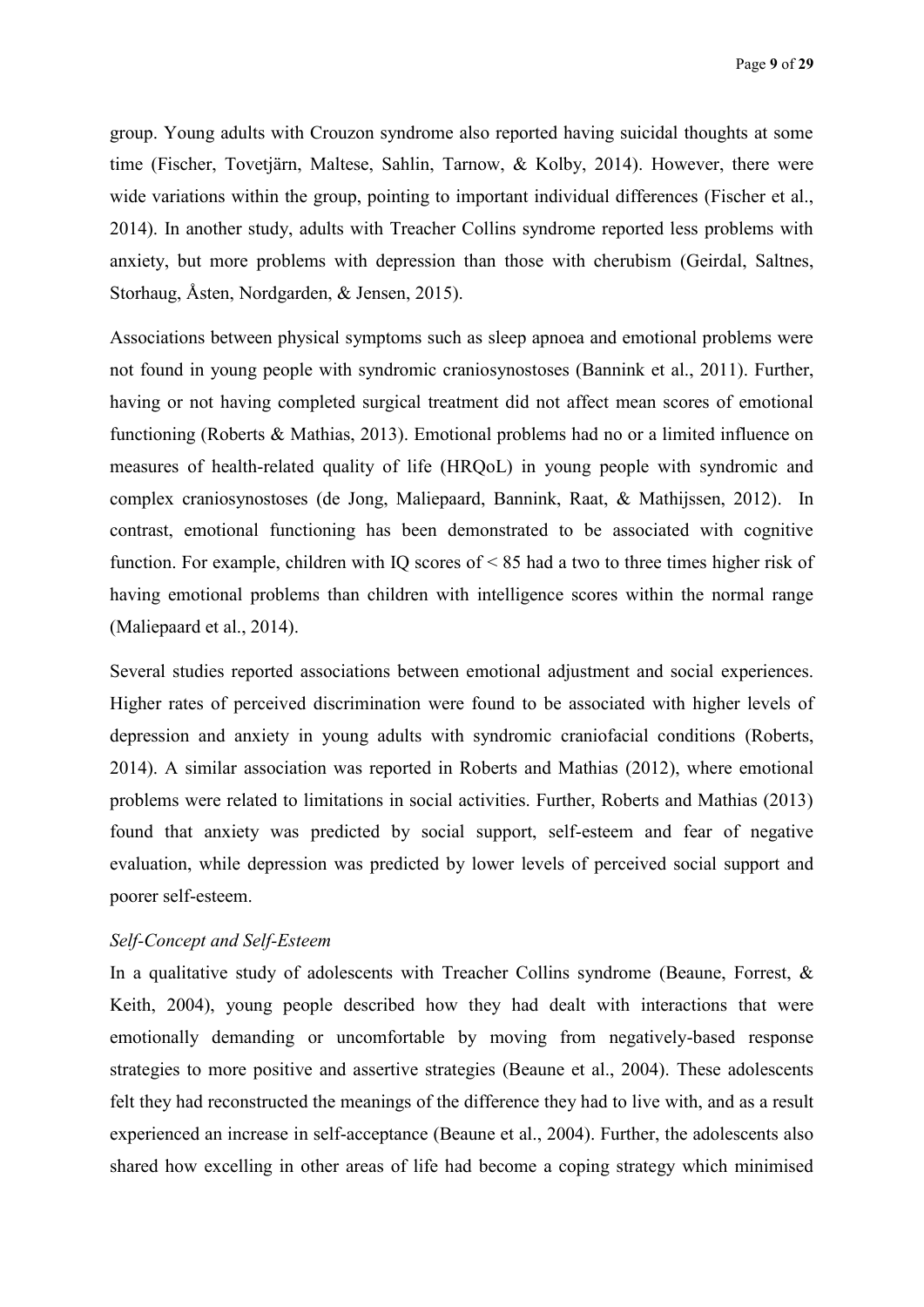their perceived difference and highlighted their competencies, thus helping them to develop a successful pathway (Beaune et al., 2004). In a qualitative study of adults with Crouzon syndrome, similar findings were reported (Stavropoulos, Hallberg, Mohlin, & Hagberg, 2011); for example, participants stated that utilising positive coping strategies helped to protect their self-image. Those who constructed positive identities were those who conceptualised their difference not as a personal failure, but as a situation that could be challenged and resisted (Stavropoulos et al., 2011). In a quantitative study (Roberts, 2014), adults with syndromic craniofacial conditions reported higher self-esteem than a community sample. Similarly, a study on adolescents and adults with Apert syndrome presented selfreported positive feelings, self-esteem and positive body image (Raposo-Amaral, Raposo-Amaral, Garcia Neto, Farias, & Somensi, 2012).

An association between perceived discrimination and lower self-esteem was found in a sample of adults with syndromic craniofacial conditions (Roberts, 2014). Associations were also found between self-esteem and emotional problems, such as depression or anxiety (Roberts & Mathias, 2013).

## *Social Experiences*

#### *Social Functioning*

Almost half of the included studies investigated social functioning and social experiences (16/41 articles). Parents of children, adolescents and young adults with sagittal craniosynostoses reported scores on social functioning to be within the normal range (Boltshauser et al., 2003). The authors concluded that the participating individuals had developed coping strategies allowing them to function in a competent way, both psychologically and socially (Boltshauser et al., 2003). Other studies have also found children with non-syndromic craniosynostoses (Cloonan et al., 2013) and hemifacial microsomia (Dufton et al., 2011) to have levels of social competence similar to matched control groups. Another study revealed lower social functioning in this diagnostic group compared to unaffected peers, also based on parent reports (Khetani, Collett, Speltz, & Werler, 2013). Social problems were also identified in young children with single-suture craniosynostoses (Kapp-Simon et al., 2012), although low effect sizes were reported. In a study by Dufton and colleagues (2011), teachers reported lower social competence and peer acceptance in children with hemifacial microsomia compared to matched controls. However, few of the children received scores above the clinical range.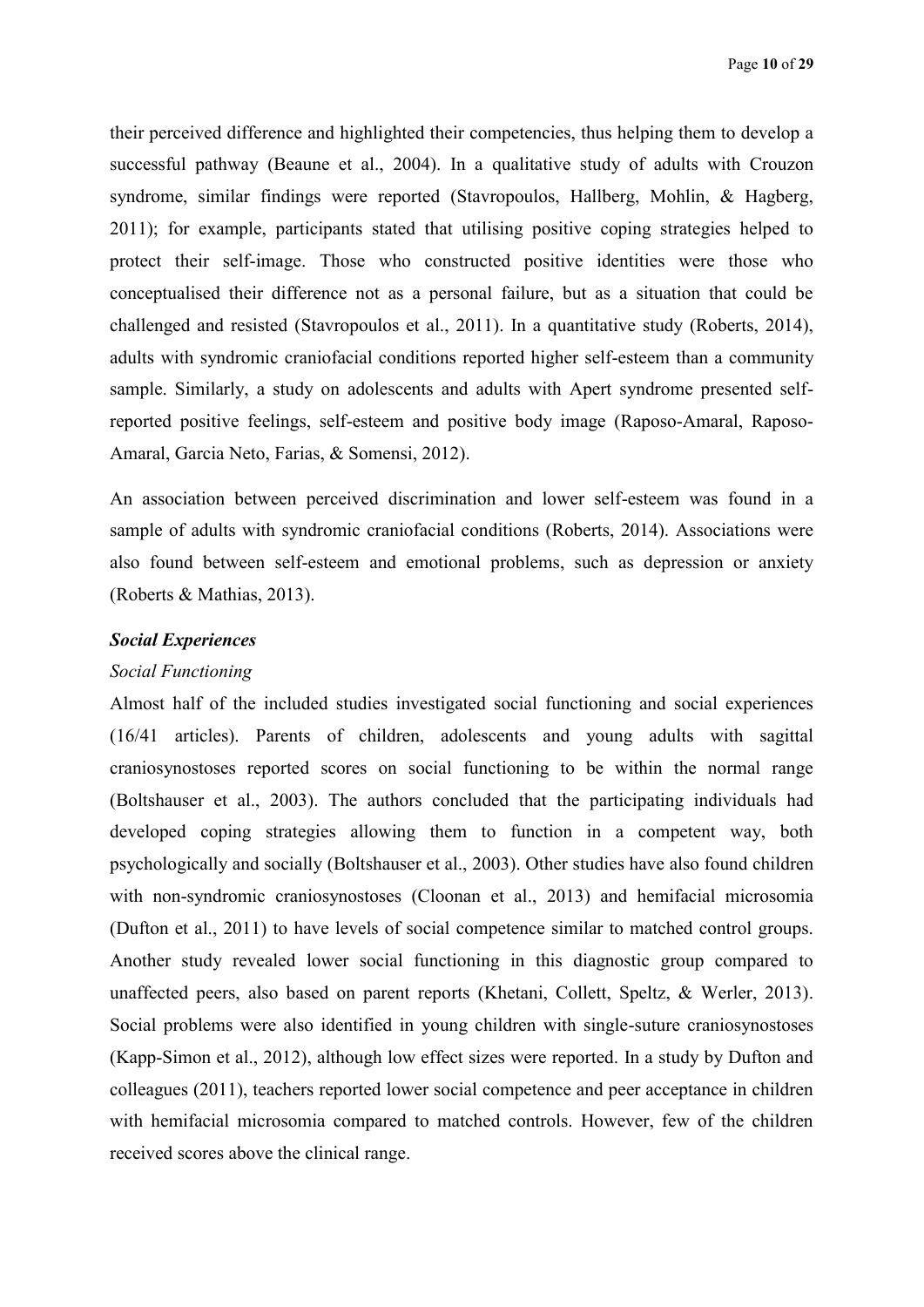In the case of Crouzon syndrome, affected adults described how they actively launched themselves into social situations, with attempts to be charismatic, open, sociable, humorous and focussed upon others, in order to help other people to see beyond their facial appearance (Stavropoulos et al., 2011). In contrast, and according to parent reports, 56% of children and adolescents with Apert syndrome reported clinically significant social problems (Sarimski, 2001). Similarly, adults with syndromic craniosynostoses seemed to struggle more than norms in relation to social problems and social functioning (Roberts & Mathias, 2012). In young people and adults with Treacher Collins syndrome, the presence of sleep apnoea impacted significantly on social functioning (Geirdal, Øverland, Heimdal, Storhaug, Åsten, & Akre, 2013).

# *Social Reactions to a Craniofacial Difference*

Adolescents with Treacher Collins syndrome described frequent overt as well as subtle social reactions from others, which they found uncomfortable, such as staring or whispering (Beaune et al., 2004). They also shared how social reactions to their difference created an internal struggle between feeling the same as others while also being different (Beaune et al., 2004). Perceived daily discrimination was reported by a minority of adults with syndromic craniofacial conditions (Roberts, 2014). In spite of potentially negative social reactions, fear of negative evaluations was found to be comparable to norms in a group of adults with syndromic craniofacial conditions (Roberts and Mathias, 2012). In a sample of children and adolescents with Apert syndrome, one third reacted by socially withdrawing, according to their parents (Sarimski, 2001). Adults with Crouzon syndrome offered the perspective that avoiding situations where they felt exposed could occasionally be a helpful coping strategy (Stavropoulos et al., 2011). Nonetheless, fear of negative evaluation predicted levels of general anxiety in adults with syndromic CFAs (Roberts & Mathias, 2013).

## *Teasing*

Only two studies specifically explored the prevalence of teasing experienced by individuals with CFAs. A total of 40% of children, adolescents and young adults with sagittal craniosynostoses reported experiences of teasing (Boltshauser et al., 2003), while 65.5% of adults with Crouzon syndrome reported being teased at some time, compared to 20.1% in a matched control group (Fischer et al., 2014).

The adolescents participating in the study by Beaune and colleagues (2004) reported that positive coping strategies had helped them to cope with any teasing. Positive coping strategies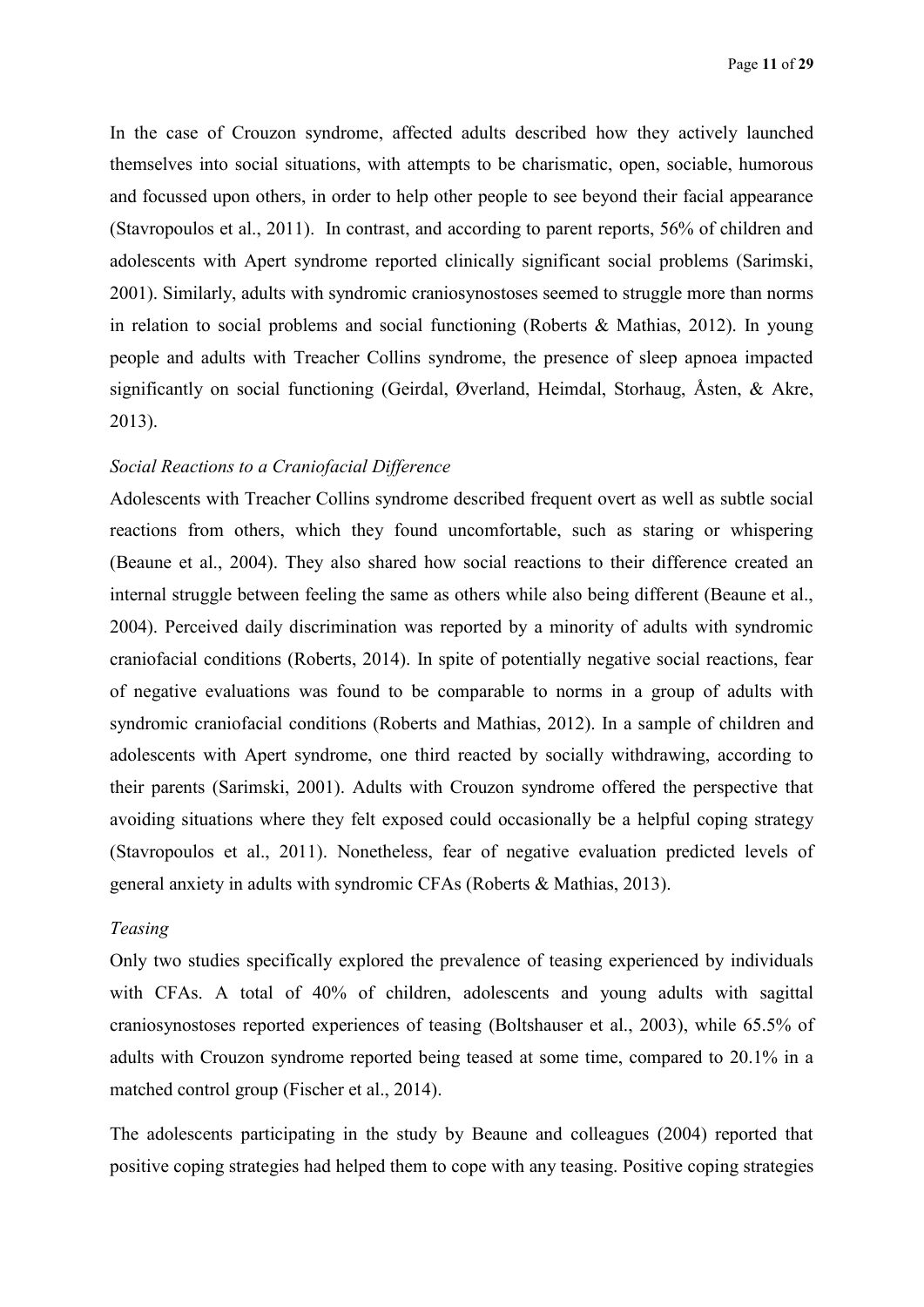that counterbalanced experiences of stigmatisation and teasing were also described in young people and adults with Apert syndrome (Raposo-Amaral et al., 2012).

#### *Social Acceptance and Support*

Adolescents with Treacher Collins syndrome described how forming friendships and 'fitting in' became a protective factor in their lives (Beaune et al., 2004). Nevertheless, adults with syndromic craniosynostoses reported lower levels of social support from others and from peers than norms (Roberts & Mathias, 2012). Similarly, adults with Apert syndrome (Tovetjärn et al., 2012) reported fewer friends than matched controls. Social support from family, on the other hand, was found to be within the normal range in adults with CFA (Roberts & Mathias, 2012). Females reported higher levels of social support than males, as has been demonstrated within the general population (Roberts & Mathias, 2012).

Associations between emotional and social adjustment were found in several studies. As an example, perceived social support and self-esteem explained 44% of the variance in depressive symptoms in adults with craniofacial conditions (Roberts & Mathias, 2013). Levels of social support were also found to impact on self-perceived physical QoL (Roberts & Mathias, 2013), while no associations were found between physical symptoms and psychosocial adjustment in another study (Warschausky, Kay, Buchman, Halberg, & Berger, 2002). Social support was also found to partially mediate the relationship between social discrimination and psychological health (Roberts, 2014). Further, commitment to social activities was found to protect adults with Crouzon syndrome in relation to feeling selfconscious about their appearance, which also increased well-being (Stavropoulos et al., 2011). Social acceptance and subjective experiences of discrimination were not related to the type of condition or to socioeconomic status (Roberts, 2014).

## *Romantic Relationships*

Parents of male adolescents with sagittal craniosynostoses reported their children to have similar romantic expectations as their peers (Boltshauser et al., 2003). Similarly, most young adolescents with Treacher Collins reported positive romantic experiences and had positive expectations of future romantic relationships (Beaune et al., 2004). In contrast, a sample of adults with Crouzon syndrome felt 'locked out' of this part of life, and described how they wanted to find a life partner who had also experienced similar life challenges (Stavropoulos et al., 2011). The more 'normal' adults felt, the more they believed in their chances of finding a romantic partner (Stavropoulos et al., 2011). In two other studies, adults with Apert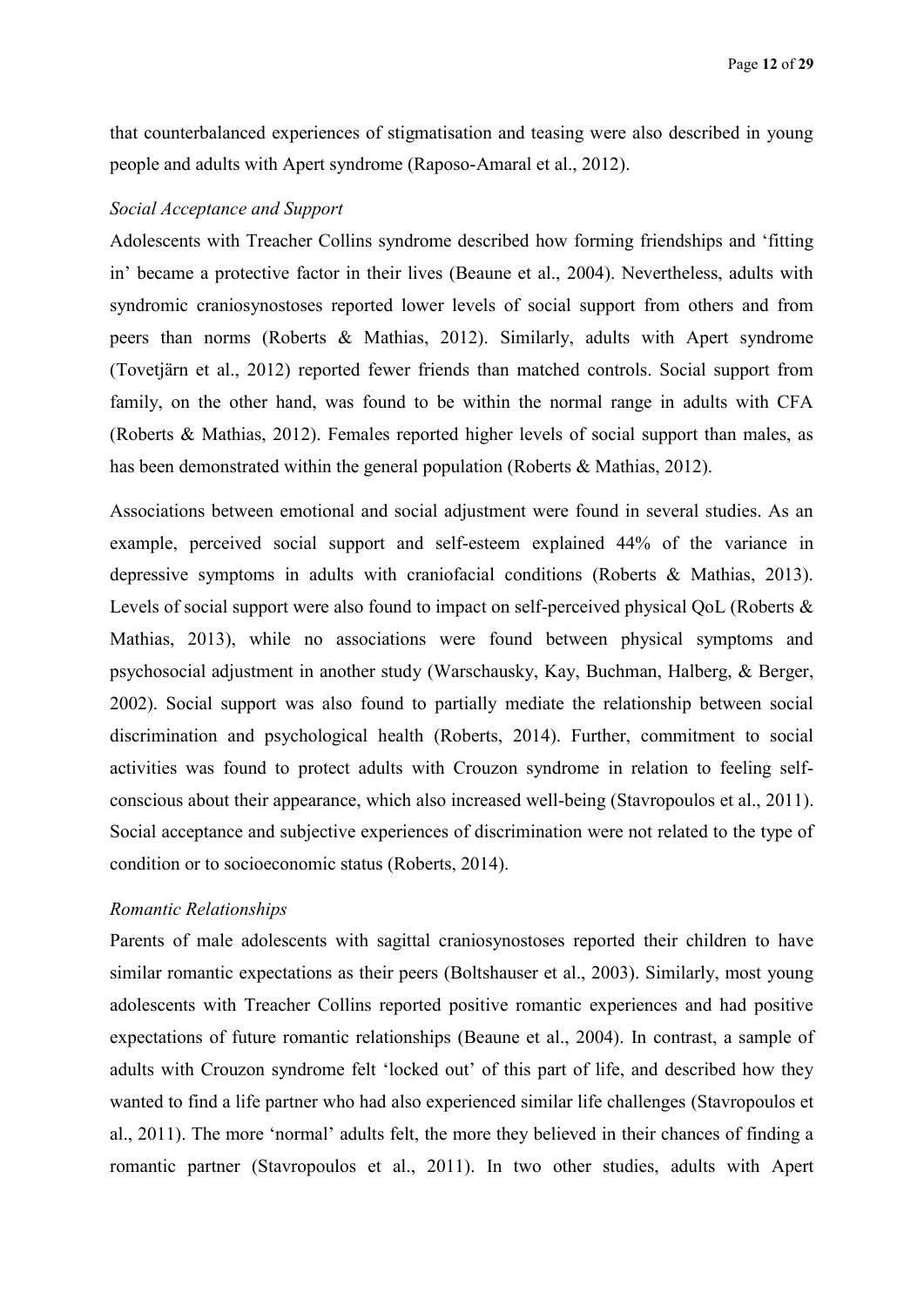(Tovetjarn et al., 2012) and Crouzon syndrome (Fischer et al., 2014) reported fewer romantic and sexual experiences than matched controls. Two studies on adults with syndromic craniofacial conditions indicated that they were less likely to marry and to have children when compared to norms (Fischer et al., 2014; Roberts & Mathias, 2012).

## *Satisfaction with Appearance*

#### *Parent and Patient Satisfaction with Appearance*

More than a quarter of the studies investigated appearance-related issues (13/41 articles). Adolescents with Treacher Collins syndrome (Beaune et al., 2004) described the psychological challenge of living with an unusual appearance and how their self-perceptions contained feelings of 'sameness' and 'difference'. In another study on adults with Treacher Collins, participants were least satisfied with their ears, facial profile, and eyelids (Plomp, Versnel, Lieshout, Poublon, & Mathijssen, 2013), while being relatively satisfied with nasal appearance (Plomp et al., 2013; Plomp, Mathijssen, Moolenburgh, van Montfort, van der Meulen, & Poublon, 2015), but less so than the control group. Findings of relative satisfaction was confirmed among adults with a wide variation of syndromic craniofacial conditions (Roberts & Mathias, 2012), and among parents and children treated for trigonocephaly (Kelleher, Murray, McGillivary, Kamel, Allcutt, & Earley, 2007), and parents of children with sagittal craniosynostoses (Boltshauser et al., 2003). In spite of mean scores suggesting adult patients to have more appearance concerns than norms, scores were within the high average range for both groups, indicating positive satisfaction with appearance (Roberts & Mathias, 2012, 2013). Young people and adults with Apert syndrome also described positive feelings about their appearance (Raposo-Amaral et al., 2012).

Associations with other domains of adjustment were reported. Perceived discrimination, for example, was found to be related to lower ratings of subjective appearance in adults with syndromic craniofacial conditions (Roberts, 2014). Satisfaction with appearance was not associated with gender, age, or level of education in adults with syndromic craniofacial conditions (Roberts & Mathias, 2013), while mothers' perceptions of the visibility of their infant's craniosynostosis was associated with higher levels of parental stress (Rosenberg, Kapp-Simon, Starr, Cradock, & Speltz, 2011).

## *Perceptions of Appearance among Laypersons*

A longitudinal cohort study of young children with single-suture craniosynostoses investigated laypersons' perceptions of attractiveness and appearance from infancy to 36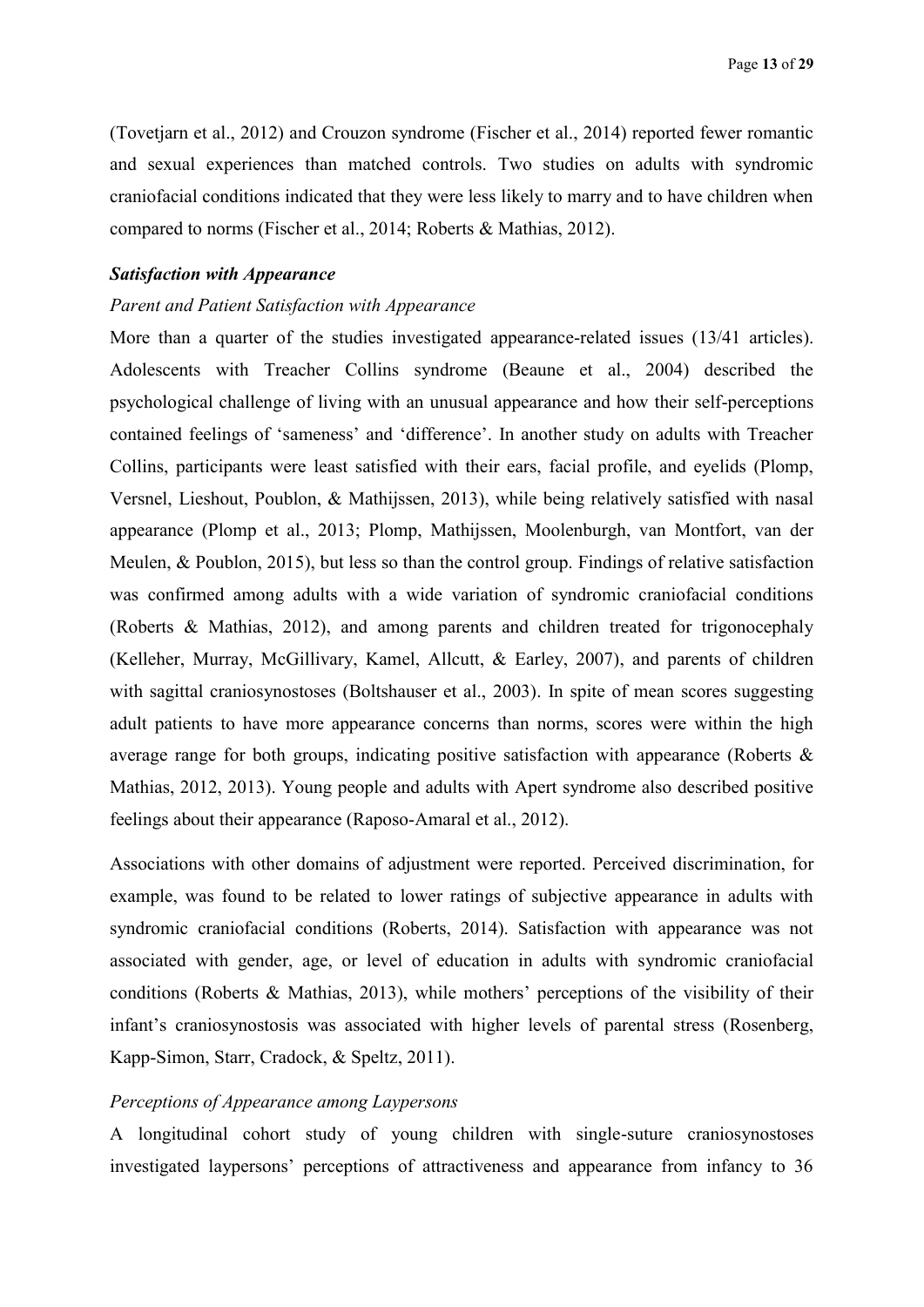months (Collett, Gray, Kapp-Simon, Birgfeld, Cunningham, Rudo-Stern et al., 2013). Results suggested that laypersons gave lower appearance ratings to children with craniosynostoses than controls at each time point. Over time, laypersons' appearance ratings decreased for both the patient and control groups (Collett et al., 2013). Differences between subtypes of craniosynostoses were found, and earlier surgery predicted better appearance outcomes, according to laypersons' ratings (Collett et al., 2013). Another study, based on photographs of children and young people with cerebrocraniofacial dysplasia with or without brain malformations, revealed differences in appearance and impairment ratings across subtypes of the condition, as well as across the gender of ratees and raters (Okkerse, Beemer, Cordia-de Haan, Heineman-de Boer, Mellenbergh, & Wolters, 2001). Girls were given lower appearance ratings and higher ratings on malformation impairment than boys, and female raters assigned higher appearance ratings and lower impairment ratings than did male raters (Okkerse et al., 2001).

#### *Treatment-Related Experiences*

## *Satisfaction with Treatment*

A quarter of the studies explored treatment-related issues (11/41 articles). Mothers of children with craniosynostoses were pleased with their child's appearance after surgery (Wong-Gibbons, Kancherla, Romitti, Tyler, Damiano, Druschel et al., 2009). Similarly, a prospective study on young children with metopic suture synostoses (Kunz, Lehner, Heger, Armbruster, Weigand, Mast, & Peraud, 2014) indicated that 92% of the parents were highly satisfied with their child's appearance after surgery. However, a discrepancy was found between the surgeon's perception of an optimal appearance outcome, and parents' satisfaction with the results of surgery in some cases. Last, parents and adult patients with non-syndromic trigonocephaly (Kelleher et al., 2007) rated satisfaction with cosmetic outcomes of surgery and scar appearance as excellent in 40-50% of the cases, while only 4% rated outcomes as fair. No correlations were found between the changes that occurred in head circumference and the degree of satisfaction as expressed by the patients or their families (Kelleher et al., 2007).

Few studies specifically measured satisfaction with aspects of treatment. Parents of young children with craniosynostoses mostly reported satisfaction with condition-related information and support from health professionals. Concordantly, access to treatment and care was rated as satisfactory (Wong-Gibbons et al., 2009). In another study, parents of young children also with craniosynostoses, reported an association between satisfaction with treatment and speech problems (Knudsen et al., 2012). Adolescents with Treacher Collins actively recommended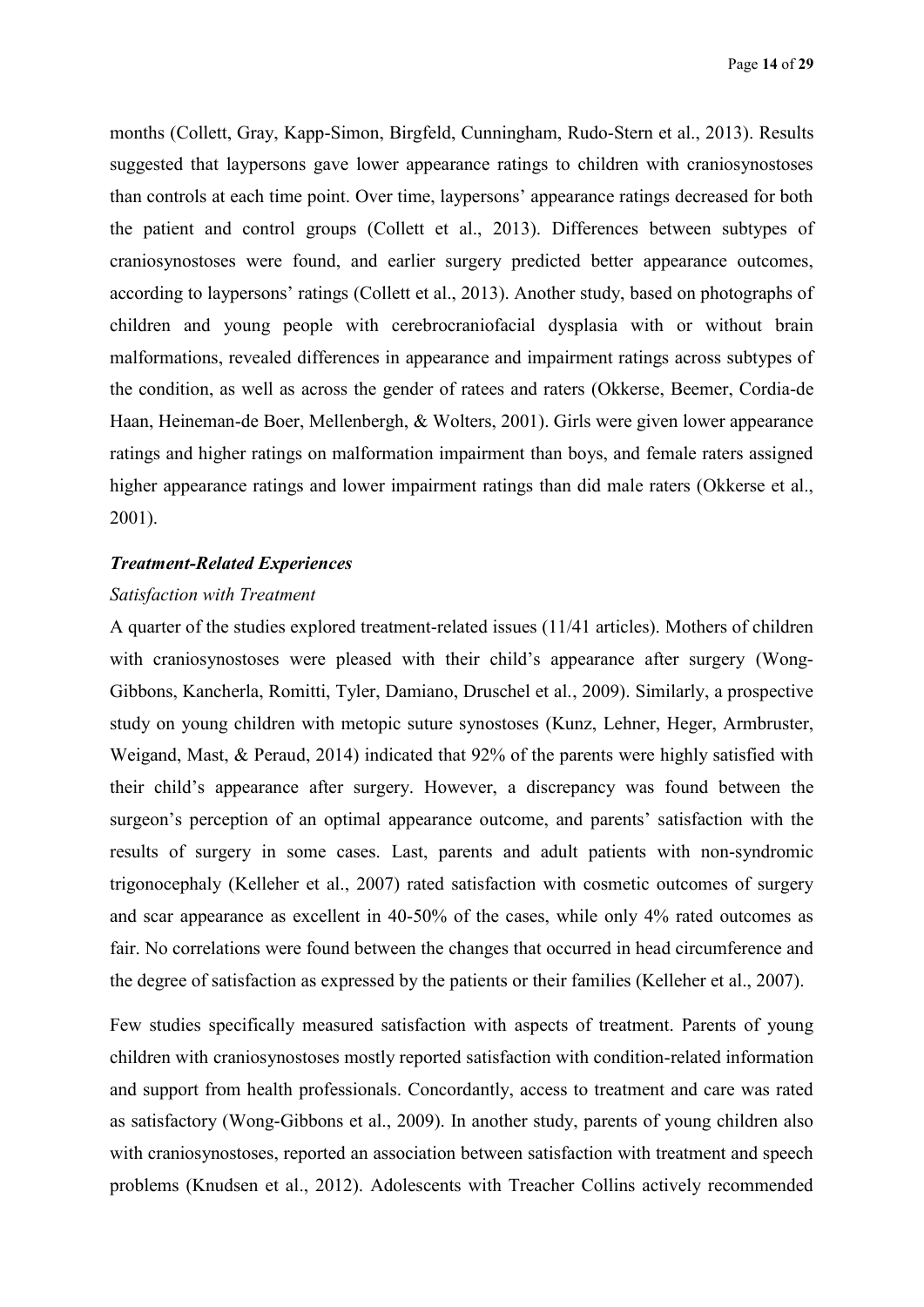healthcare professionals to be communicative, to listen, to show kindness and compassion, to treat patients like people and not as a medical condition, to have similar expectations of them as they would their unaffected peers, to provide information about the condition and to prepare them for future treatment (Beaune et al., 2004). In another study, adults with Treacher Collins had high levels of desire for future treatment, predominantly related to eyelid reconstruction (Plomp et al., 2013).

#### *Treatment Decisions*

One study investigated parents' attitudes towards surgical treatment in cases of craniosynostoses (Ozgur, Aryan, Ibrahim, Soliman, Meltzer, Cohen, & Levy, 2006). The study contacted parents who had initially chosen not to have their children operated, in order to investigate their initial attitudes towards surgical treatment. The dominant view against early surgery was the idea that the potential results weren't worth the risks. Later on, the cumulative effects of childhood and schoolyard teasing proved to overpower the parents' initial feelings regarding their perceived risks of surgery (Ozgur et al., 2006).

Only one included study investigated patients' perception of treatment decisions. In this study, adults with Crouzon syndrome described psychological challenges in relation to deciding when to stop treatment (Stavropoulos et al., 2011).

#### *Psychological Adjustment to Treatment*

Adults with Crouzon syndrome (Stavropoulos et al., 2011) talked about their wishes for surgical treatment during the adolescent years in particular. Nevertheless, the same adults described how surgical treatment had been physically and psychologically demanding (Stavropoulos et al., 2011). A changed appearance following surgery could trigger identity crises, but also had the potential to enhance well-being (Stavropoulos et al., 2011).

# *General Adjustment and Wellbeing*

# *Quality of Life*

More than half of the papers investigated QoL or HRQoL and/or general adjustment (22/41 articles). Parents of children with non-syndromic craniosynostoses (Cloonan et al., 2013) and hemifacial microsomia (Khetani et al., 2013) reported lower HRQoL compared to matched controls, and compared to young people with an oral cleft (Warschausky et al., 2002). In another study (Geels, Kieffer, Hoogstraten, & Prahl-Andersen, 2008), parent and self-reports indicated good oral HRQoL in children with a wide range of syndromic and non-syndromic craniofacial conditions. Similarly, parents of infants with single-suture craniosynostosis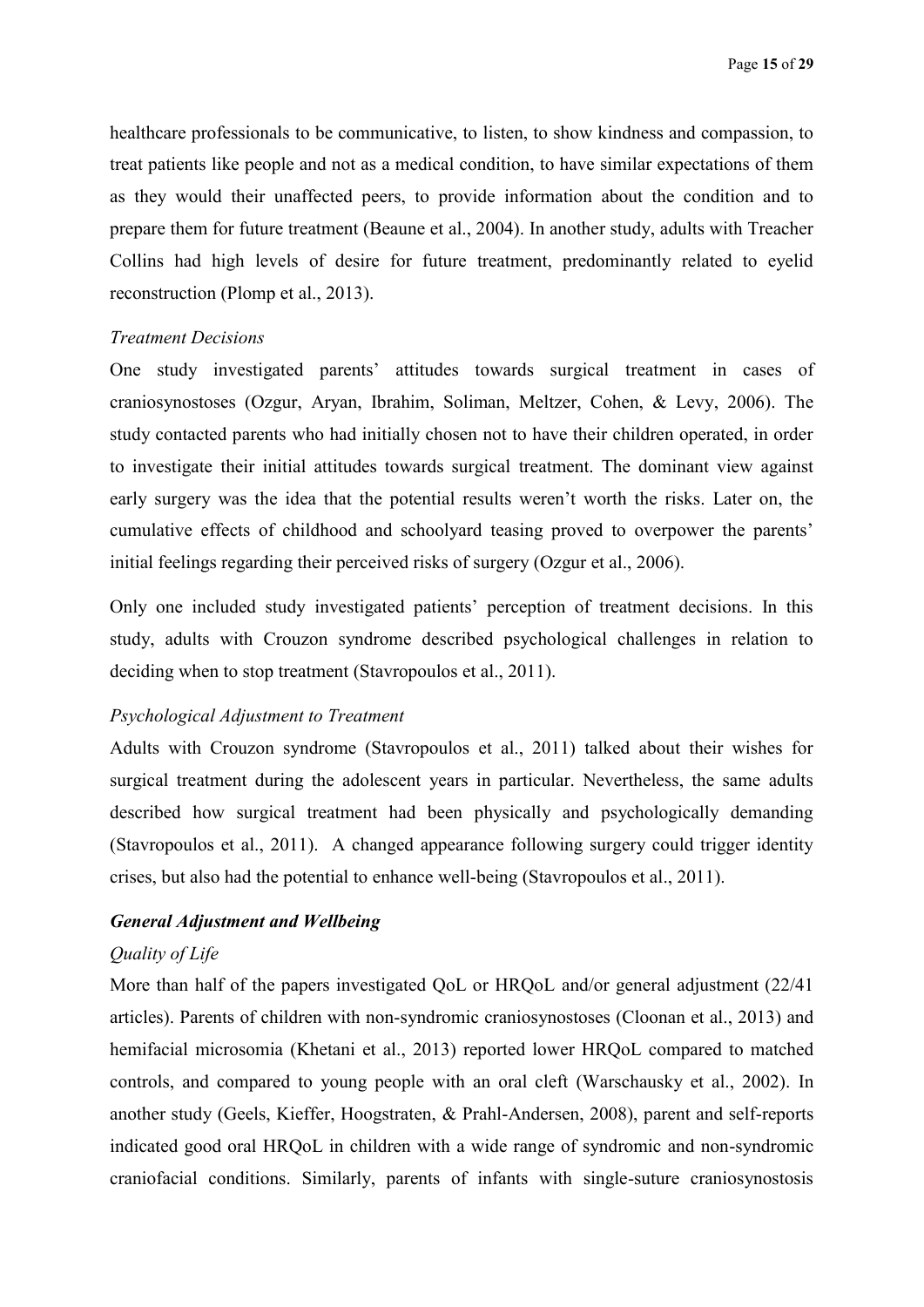reported similar levels of general stress as did the control group (Rosenberg et al., 2011), and QOL measures within the normal range (Boltshauser et al., 2003). Interestingly, fathers were more likely to perceive their child to be more stressed than were mothers, while mothers reported higher levels of parental stress than did fathers (Rosenberg et al., 2011).

Parents of children and adolescents with syndromic craniosynostoses had significantly lower scores on QoL measures than norms, especially for those parents of children with Apert, Crouzon and Pfeiffer syndromes (Bannink et al., 2010; de Jong et al., 2012), as well as complex craniosynostoses (Bannink et al., 2011). Parents of children with Apert syndrome reported poorer physical functioning compared to norms, and a major impact of the diagnosis on the child's psychosocial functioning (Bannink et al., 2010).

In contrast, adults with a wide range of syndromic craniofacial conditions reported consistently positive perceptions of QoL comparable to norms (Prescott, Redfors, Rustad, Eiklid, Geirdal, Storhaug, & Jensen, 2013; Roberts & Mathias, 2012). More specifically, adults with Crouzon syndrome had similar estimations of their somatic health as matched controls, and an equal general positive attitude to life (Fischer et al., 2014), as was found in adults with Apert syndrome (Tovetjärn et al., 2012). Another study found that participants with Treacher Collins syndrome reported lower levels of overall QoL, well-being and mental health than patients with cherubism (Geirdal et al., 2015). In another study, patients with cherubism reported similar levels of QoL as a large reference group (Prescott et al., 2013). A comparison of children and adults with Crouzon and Apert syndrome confirmed satisfactory QoL across both conditions (Raposo-Amaral et al., 2012; Raposo-Amaral, Neto, Denadai, Raposo-Amaral, & Raposo-Amaral, 2014).

Overall, parents tended to report more child-related problems than as indicated by self-reports (Bannink et al., 2010; Khetani et al., 2013). The same tendency was found in another study comparing self- and parent reports; however, differences were small and non-significant (Geels et al., 2008).

Associations between physical well-being and elements of QoL were reported by several studies of syndromic craniosynostoses, including associations with sleep apnoea and/or other medical problems (Bannink et al., 2010, 2011; Geirdal et al., 2013; Tovetjärn et al., 2012), difficulties with vision or speech (de Jong et al., 2012), parental emotional status (Warschausky et al., 2002) and measures of cognitive function (de Jong et al., 2012; Raposo-Amaral et al., 2014).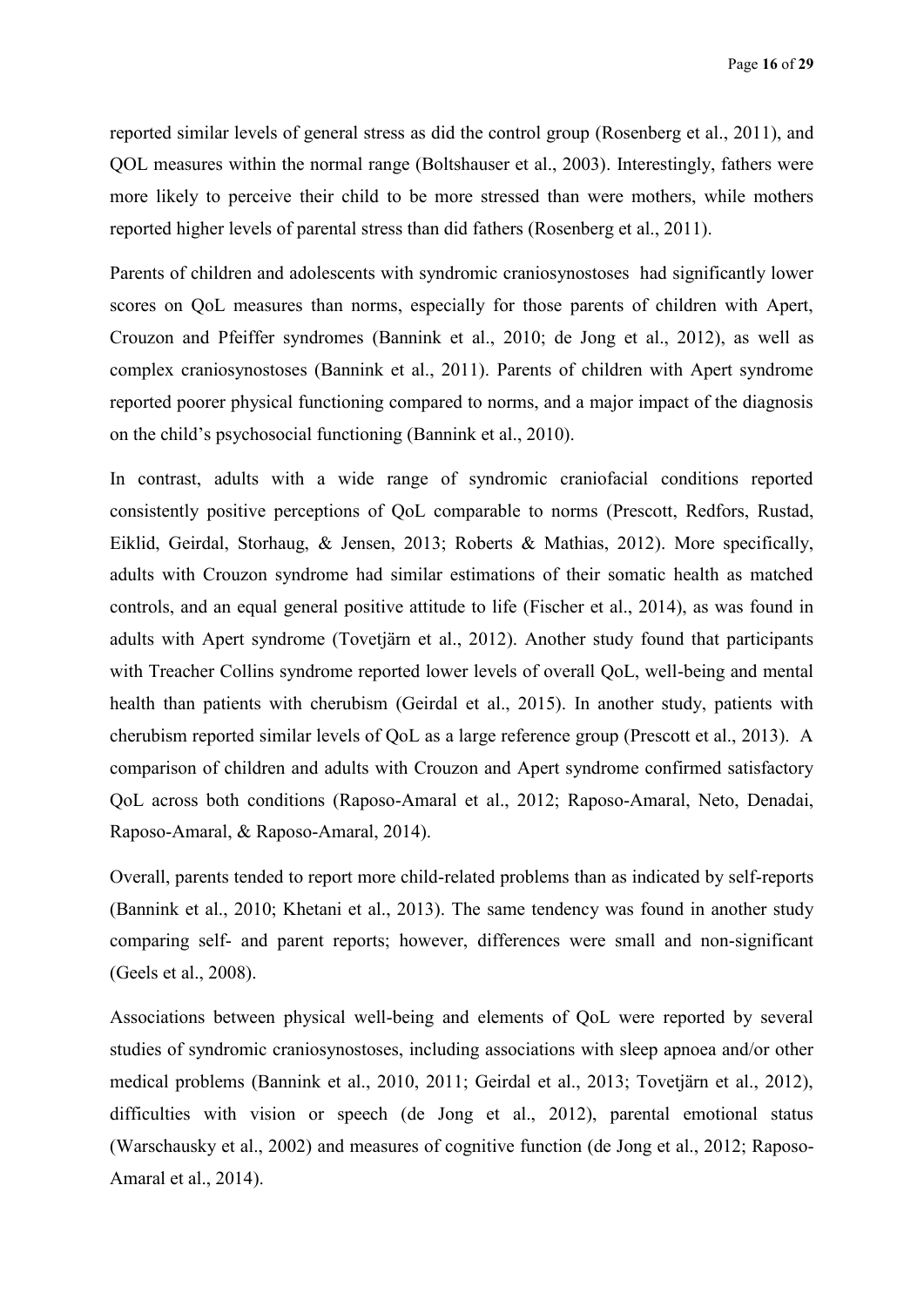There were no associations between QoL and age (Geirdal et al., 2013; Warschausky et al., 2002) or gender (Roberts & Mathias, 2013; Warschausky et al., 2002). On the other hand, self-perceived negative discrimination (Roberts, 2014) and emotional adjustment (Roberts & Mathias, 2013), were associated with reduced satisfaction with life. Similarly, mothers of infants with single-suture craniosynostoses reported that the more visible they felt the condition was to other people, the higher levels of stress they experienced (Rosenberg et al., 2011).

#### *General Adjustment*

Only two studies explicitly reported total adjustment scores. Overall psychological adjustment was well within the normal range for children and adults with sagittal craniosynostoses, according to parent reports and when compared to siblings and norms (Boltshauser et al., 2003). Another study on adolescents with Apert syndrome found that 32% had total adjustment scores within the clinical range (Sarimski, 2001).

Associations were reported in three studies. One study identified an association between positive adjustment and active coping strategies, social support seeking, and use of avoidance strategies (Roberts & Shute, 2012). When controlling for baseline levels of adjustment, however, associations with coping strategies became non-significant (Roberts & Shute, 2012). Associations were also demonstrated between overall adjustment scores and health concerns (Warschausky et al., 2002) and with intellectual functioning according to parent reports (Maliepaard et al., 2014). No effects of age were found in the adjustment of adolescents with syndromic craniofacial differences (Roberts & Shute, 2012).

#### **Discussion**

# *Synthesis of Findings*

This review examined literature pertaining to psychological adjustment to a congenital craniofacial condition published between January 2000 and March 2016. Findings were categorised according to four key domains: 'Behaviour', 'Emotional Wellbeing', 'Social Experiences' and 'Satisfaction with Appearance', in addition to parents' and patients' treatment-related experiences, general psychological wellbeing and QoL. Associations between the different domains of adjustment were also examined.

The most recent comprehensive overview of the field was published by Endriga and Kapp-Simon in 1999. The authors concluded that while the majority of children with CFAs demonstrate psychological functioning within the normal range, subgroups of children appear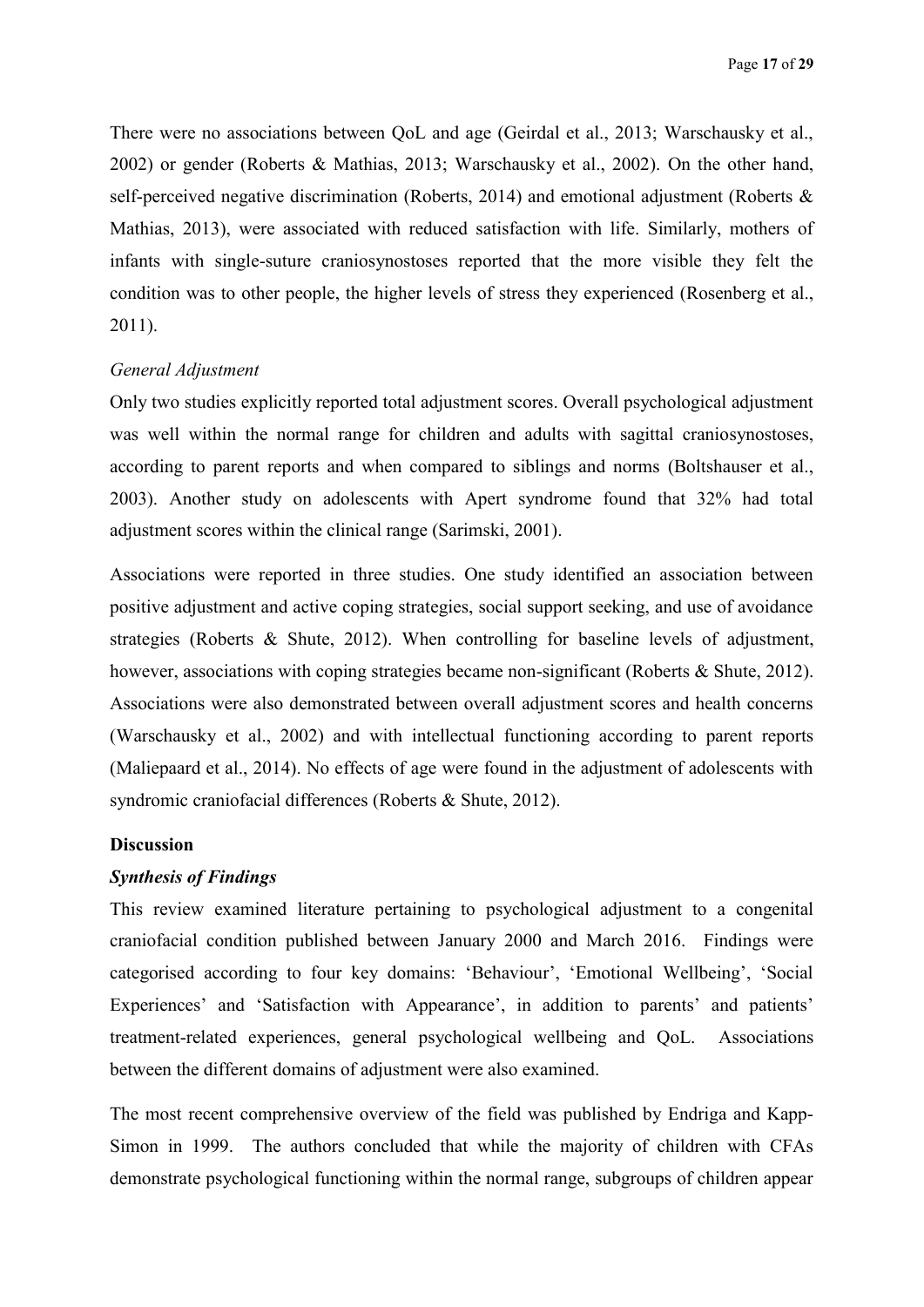to be at risk in relation to a number of domains. The present review examined whether recent literature can further explain variations in psychological adjustment among children, adolescents and adults with congenital CFAs.

The frequency of behavioural problems seemed to be within the normal range in the majority of papers based on samples of non-syndromic conditions, while all of the studies focusing on syndromic conditions reported more behavioural challenges compared to control groups. Several studies demonstrated a close association between behavioural adjustment and cognitive impairments, suggesting that studies should consider controlling for cognitive function to avoid bias in the results. Another association reported by two studies was the link between behavioural problems and physical and/or medical concerns. This finding could help to explain the higher prevalence of behavioural problems among individuals with conditions that are associated with more physical and medical concerns than others, such as Apert and Muenke syndrome (Bannink et al., 2011). The current literature therefore points to the need for routine screening of important underlying background factors, such as cognitive development and physical health, so that the investigation of other psychological domains can be corrected for impaired neurological functioning. The assessment of cognitive function would also provide an important basis for school arrangements, in order to optimise learning strategies (Broder, 2001).

Within this review, two studies reported emotional adjustment in non-syndromic craniosynostoses to be comparable to reference groups. In comparison, a syndromic CFA, combined with cognitive impairments (e.g. as in Apert syndrome), may impact more considerably on the emotional wellbeing of both the individual and their parents. In the case of other CFAs, such as Crouzon syndrome and Treacher Collins syndrome, findings are less clear, and wide variations within and across groups point to important individual differences. Several studies indicated a high level of self-esteem and the use of positive coping strategies among adults with Treacher Collins syndrome and Crouzon syndrome. The findings of this review therefore suggest that investigating positive, as well as negative impacts of CFAs could provide a better understanding of the complexity of adjustment, and useful insight for promoting resilience within clinical practice (Feragen, 2012). Associations between emotional and social adjustment also suggest that interventions which can foster improvements in one domain could result in improvements in associated domains (Feragen et al., 2015).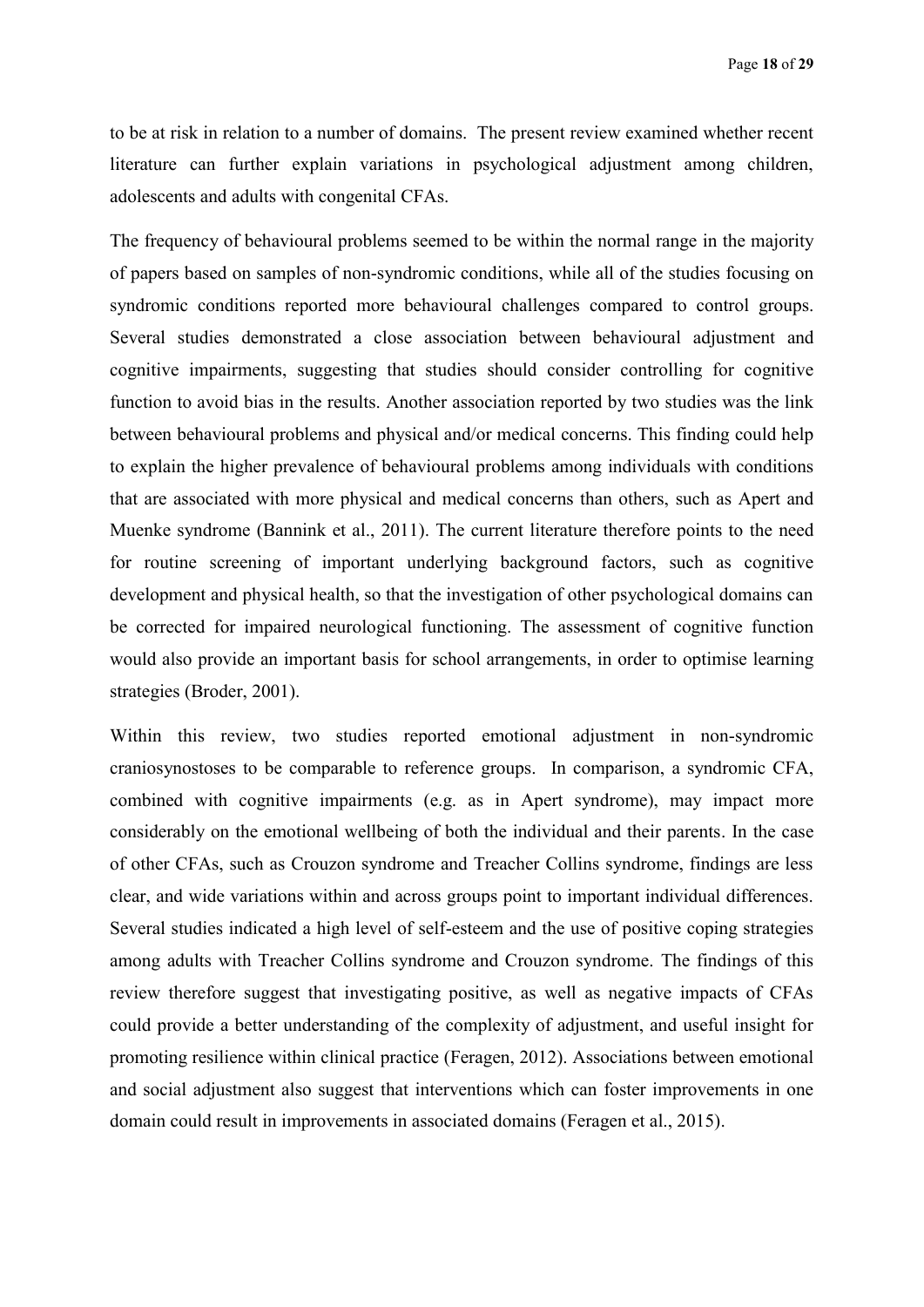Overall, social functioning among those with non-syndromic CFAs was similar to comparison groups or norms in approximately half of the included studies. In contrast, almost all studies pertaining to syndromic cases reported social challenges, suggesting that the presence of a syndrome may negatively impact upon social experiences. Another important aspect of living with a visible difference such as a CFA, is repeated exposure to the social reactions of others, such as staring, comments, questions, or teasing (Rumsey & Harcourt, 2004). Two studies suggested that the frequency of teasing was higher in children and adults with CFAs compared to control groups. Nonetheless, qualitative accounts of adults with Crouzon and Treacher Collins syndrome illustrated how some individuals are able to develop positive coping strategies and resilience to address these social challenges. Such strategies have useful implications for clinical practice; for example, staring could be interpreted as curiosity, rather than a threat (Partridge, 2010), thereby reducing the emotional impact of the event. Indeed, the associations identified in this review between social and emotional adjustment indicate the need to help individuals with CFAs manage the potential impact of their visible difference in social situations, and to strengthen social skills in order to prevent the development of emotional difficulties. Cognitive-behavioural techniques (see Clarke, Thompson, Jenkinson, Rumsey, & Newell, 2013) have shown promise in this area. In addition, the literature included in this review indicated that positive social experiences and perceived social support may act as a buffer and protect individuals against negative experiences. Nonetheless, there remains a need for further rigorous research using appropriate outcome measures, in order to evaluate the effectiveness of such interventions (Jenkinson, Williamson, Byron-Daniel, & Moss, 2015; Norman & Moss, 2007).

Findings related to romantic experiences and relationships were largely based on samples with syndromic conditions, and revealed significant difficulties among many young people and adults with CFAs. Studies from the fields of visible difference (Griffiths, Williamson, & Rumsey, 2012) and oral clefts (Feragen, Stock, Sharratt, & Kvalem, 2016) have suggested that while a visible condition poses several challenges for those affected, the overall impact on adjustment may be low. Nonetheless, the lack of research on the romantic experiences among young people and adults with CFA stands in sharp contrast to the importance of this variable in many people's lives (Furman & Shaffer, 2003). Further exploration of the impact of syndromic and non-syndromic CFAs on romantic experiences and relationships is therefore needed.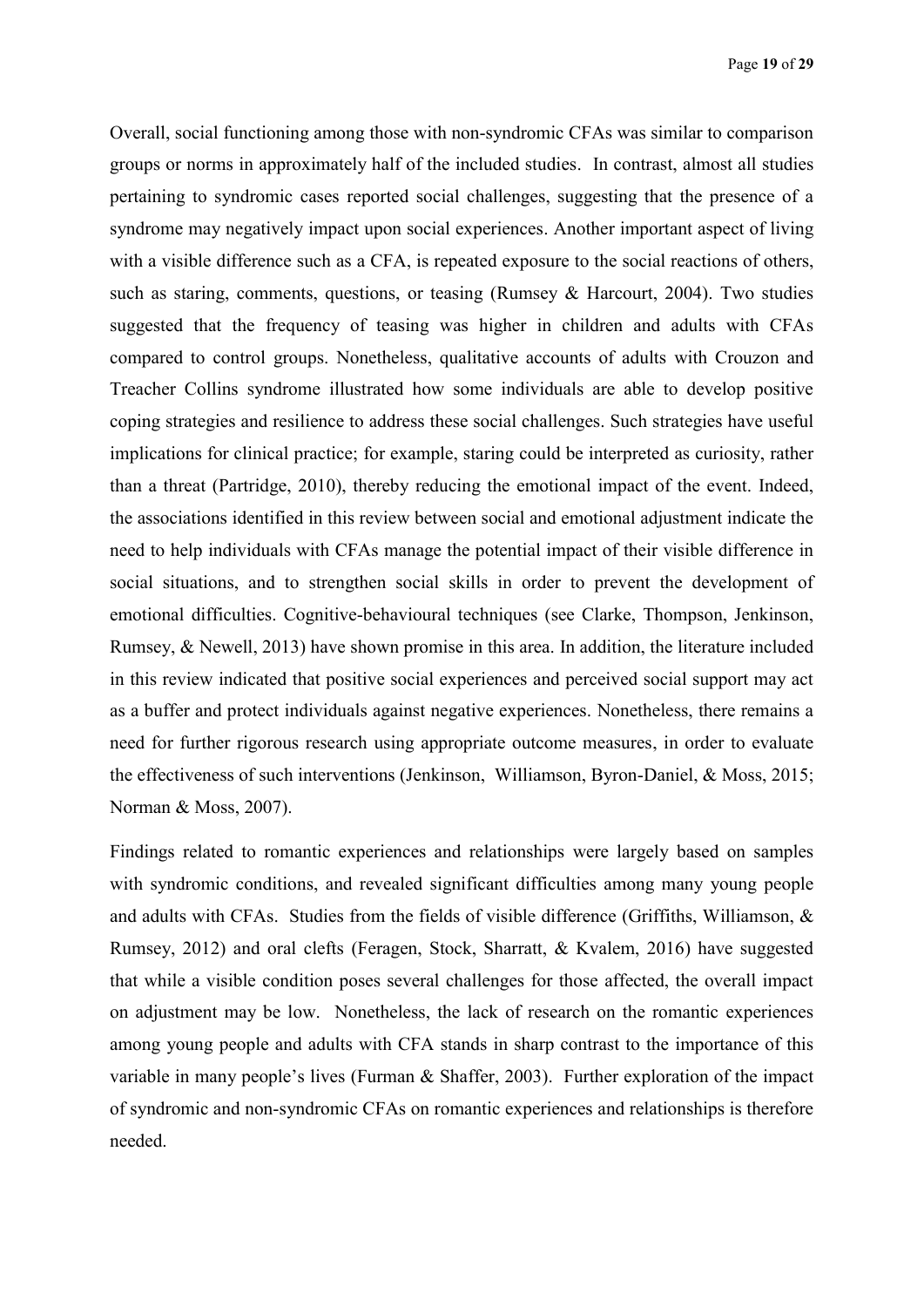When reported by parents, satisfaction with appearance was found to be high. However, it is possible that parents may provide positive reports of their child's appearance in any case. Importantly, parent perceptions of treatment outcome did not often correlate with surgeons' ratings, pointing to a well-known discrepancy between subjective and more "objective" ratings of appearance within the visible difference literature (Moss, 2005). Results from studies of laypersons' perceptions revealed a tendency to assign lower appearance ratings to individuals with CFAs, particularly for girls. Negative attitudes among members of the general public toward individuals with a visible difference have been demonstrated within the wider literature (Grandfield, Thompson, & Turpin, 2005; Partridge & Julian, 2008; Stock, Whale, Jenkinson, Rumsey, & Fox, 2013), illustrating the challenges of adjusting to a visible difference in a society with increasingly high appearance standards and values (see Grogan, 2008). As important example highlighted in this review is the description of balancing feelings of 'sameness' and 'difference' when trying to 'fit in' with peers. In spite of this, subjective satisfaction with appearance was reportedly good overall among adolescents and adults with a wide variety of syndromic CFAs. Current findings pertaining to appearancerelated adjustment in individuals with CFA are therefore difficult to interpret and require further investigation. In addition, the diversity in findings within this domain of adjustment calls for researchers to move away from the paradigm that an observable visible difference automatically leads to dissatisfaction with appearance, and toward an exploration of the factors which may impact upon an individual's self-perceptions. Further investigation of the relationship between appearance and other domains of adjustment could also shed light on the processes involved in the development of appearance dissatisfaction, and guide future research in this area.

Unexpectedly, given the complexity and long-term treatment pathway for many CFAs, few studies specifically investigated treatment-related experiences. One study described adolescence as being a time of strong wishes for surgical treatment. However, participants also described a tension between post-surgical feelings of enhanced well-being, and crises triggered by changes in their appearance. Young adults with Treacher Collins syndrome highlighted the importance of information and listening skills, providing important 'guidelines' for health professionals. Another study investigated the attitudes of parents who had initially chosen not to have their children operated, but who subsequently re-evaluated this decision as a result of the child's perceptions of negative social experiences. Such studies illustrate the need for a balanced discussion with patients and/or their parents in relation to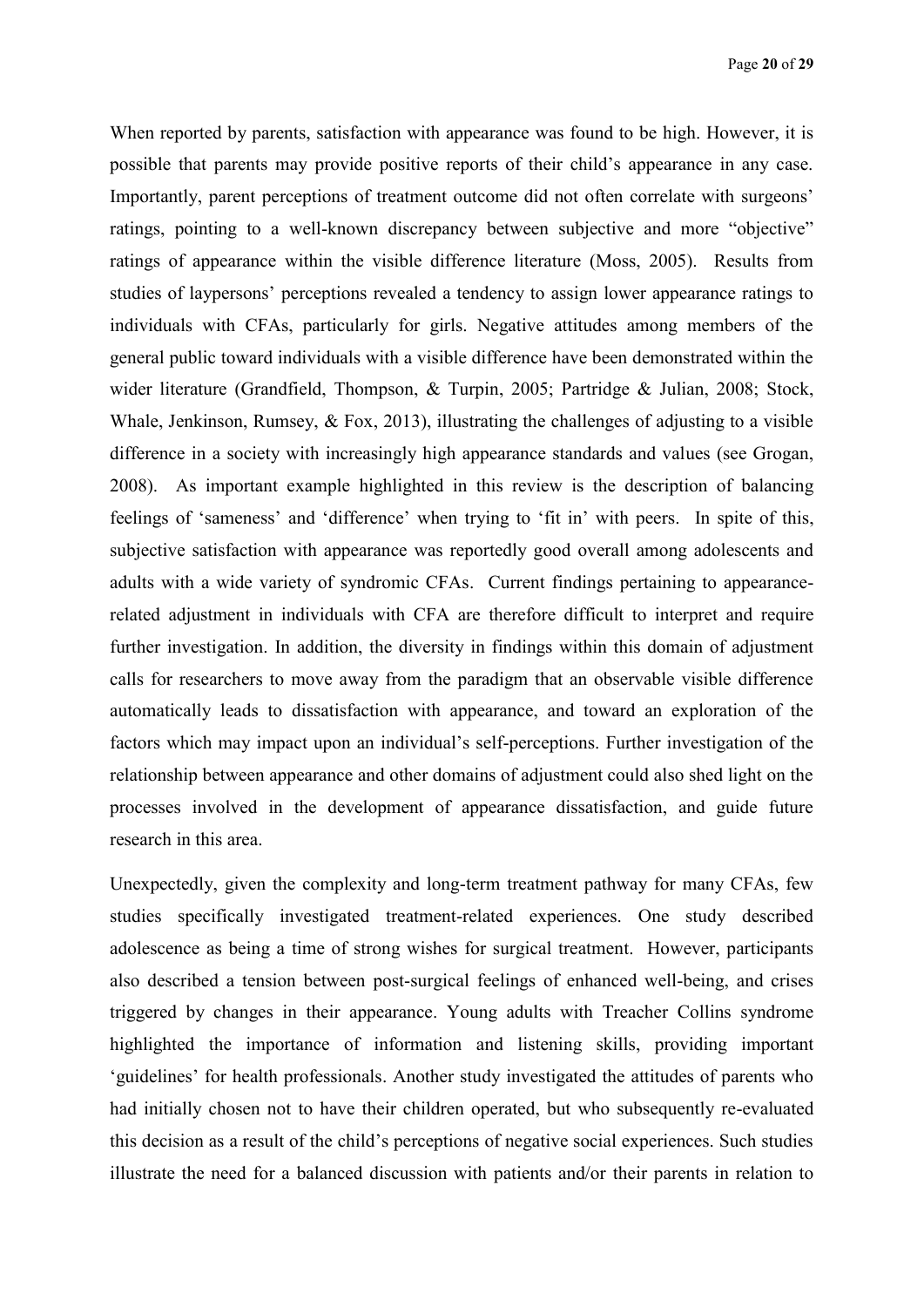treatment opportunities, encompassing aesthetic, developmental and psychosocial aspects. When looking at this area as a whole, and given the centrality of extensive and long-term treatment for many CFAs, the emotional and psychological impact of treatment on patients and their families is a key subject for future research.

When measured in children with non-syndromic CFAs, QoL was found to be lower in one study, similar to norms in another, and high in yet another study. Conflicting findings were also found in samples with syndromic CFAs, where approximately half of the included studies reported lower scores in relation to QoL when compared to norms or to other medical conditions. These discrepancies could be partially explained by associations between QoL and a higher level of developmental and cognitive problems in those with syndromic forms of CFAs. Nonetheless, adults with a wide range of syndromic CFAs reported consistently higher or similar perceptions of QoL compared to norms in several studies. While only two studies investigated 'general adjustment', scores were reported to be within the normal range among non-syndromic cases, and poorer in cases of syndromic CFA. Such findings illustrate the complexity of the construct of 'QoL', and the multifaceted nature of adjustment (see Nelson, Glenny, Kirk, & Caress, 2012; Rumsey & Stock, 2013). Additionally, the impact of a given factor may vary across different domains of adjustment. For example, results from the present review seem to point to an association between cognitive impairments found in many syndromic CFAs, and behavioural or social problems, while QoL or satisfaction with appearance seemed less affected by potential cognitive difficulties. Thus, investigation of the various psychological domains may be more useful than relying on a single summary score alone, in order to more clearly identify where areas of difficulty and strength may lie. In addition, there is a clear need to further investigate potential differences between the various CFA diagnoses, in order to identify those children who are most vulnerable to psychological distress. As well as indicating a high degree of individual and condition-specific variation, inconsistencies in findings within the literature are likely also due to methodological disparity.

## *Methodological Considerations*

The present review has highlighted a number of methodological challenges within the field of psychological adjustment to CFAs. First, and as anticipated, relatively few studies drew upon large samples. Half of the included studies had less than 50 participants, seven studies had between 50 and 100 participants, and the remaining thirteen studies had more than 100 participants (two of which were based on photographs). Similarly, participants presenting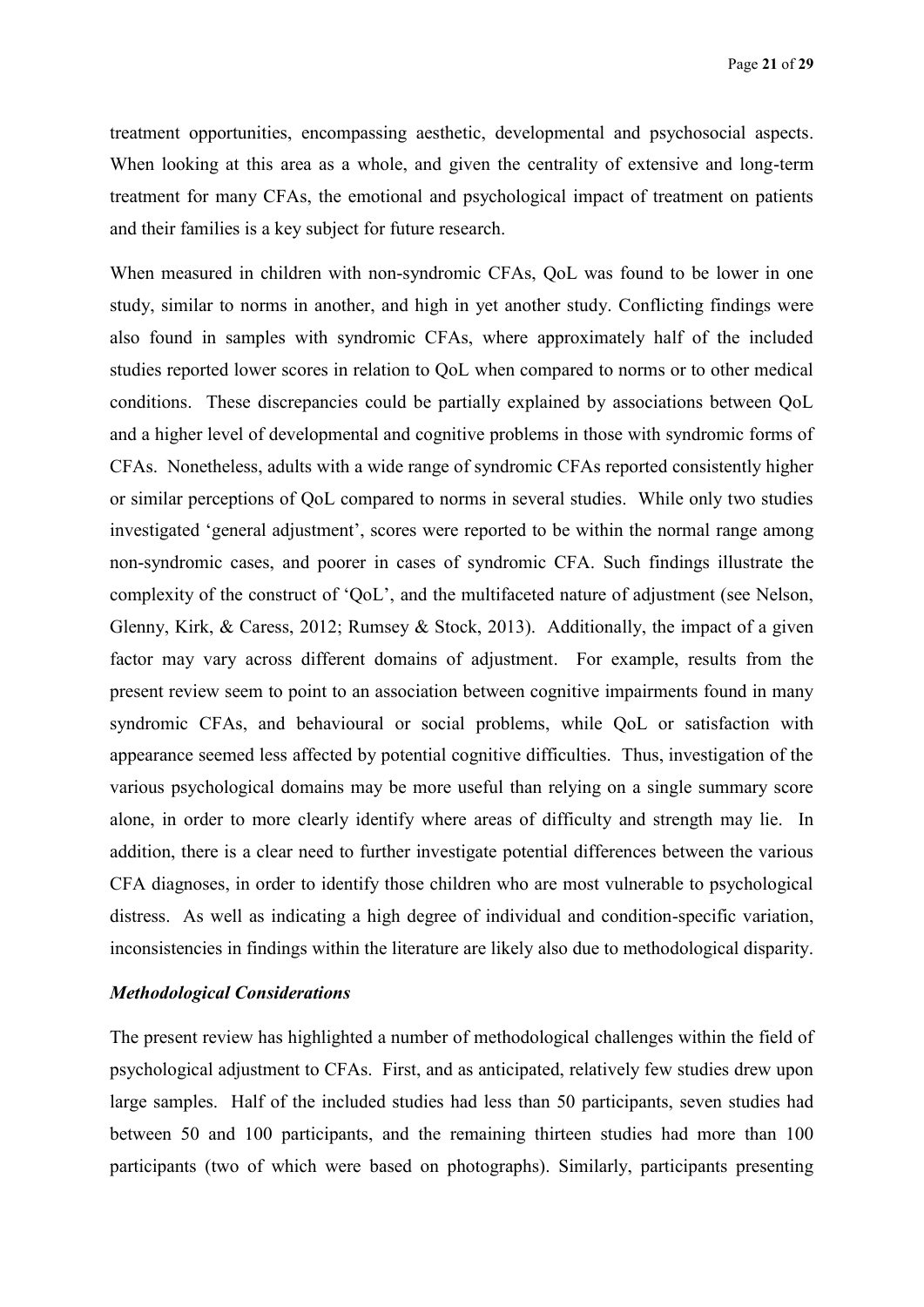with a variety of different conditions and representing a broad age range were often mixed within one sample. This is understandable when conditions are rare, yet this approach renders analysis of relevant subgroups and potentially confounding factors extremely difficult (Roberts & Mathias, 2012; Knight et al., 2014). Further, there are not only differences apparent between conditions, but also within conditions (for example, sagittal, complex or single-suture craniosynostosis, and syndromic versus non-syndromic cases). In addition, a large variation in the timing of studies relative to the treatment journey was observed; for example, the combination of treated and untreated case series within a single sample. Multicentre studies (12 out of the 41 included articles) could potentially offer the optimal solution (Broder, 1997; Roberts & Shute, 2012), yet are not without their own difficulties (Sandy, Kilpatrick, Persson, Bessel, Waylen, Ness, & Ireland, 2011).

Another central issue pertains to the lack of reference to appropriate control and comparison groups. In the present review, approximately a third of the studies had a control group, while another third compared findings with norms or other reference groups. The remaining studies did not provide any information to facilitate comparisons in findings between the patient group and the general population. This was particularly apparent within those studies exploring treatment-related experiences; only two out of eight studies included a control group.

A third challenge apparent within the CFA literature is the number of instruments used to measure the various aspects of adjustment. Even when measuring the same outcomes, a myriad of different questionnaires are used (Klassen et al., 2012), making it difficult to compare findings. Further, studies using the same measures are often built upon different designs, samples, or cultural settings, and results may be presented in different ways, so that comparisons are complicated. An additional consideration is whether to use generic measures, or employ condition-specific instruments. While generic measures of health and wellbeing allow for comparisons between CFA samples and reference groups, complementary condition-specific measures that capture the distinct domains important to particular patient groups may be needed in order to fully capture the complexities of the condition itself. Few condition-specific measures currently exist, and thus quantitative and qualitative work toward developing and evaluating such a measure may be beneficial (Klassen et al., 2012; Holmbeck & Aspinall, 2015; Patrick, Topolski, Edwards, Aspinall, Kapp-Simon, Rumsey, Strauss, & Thomas, 2007).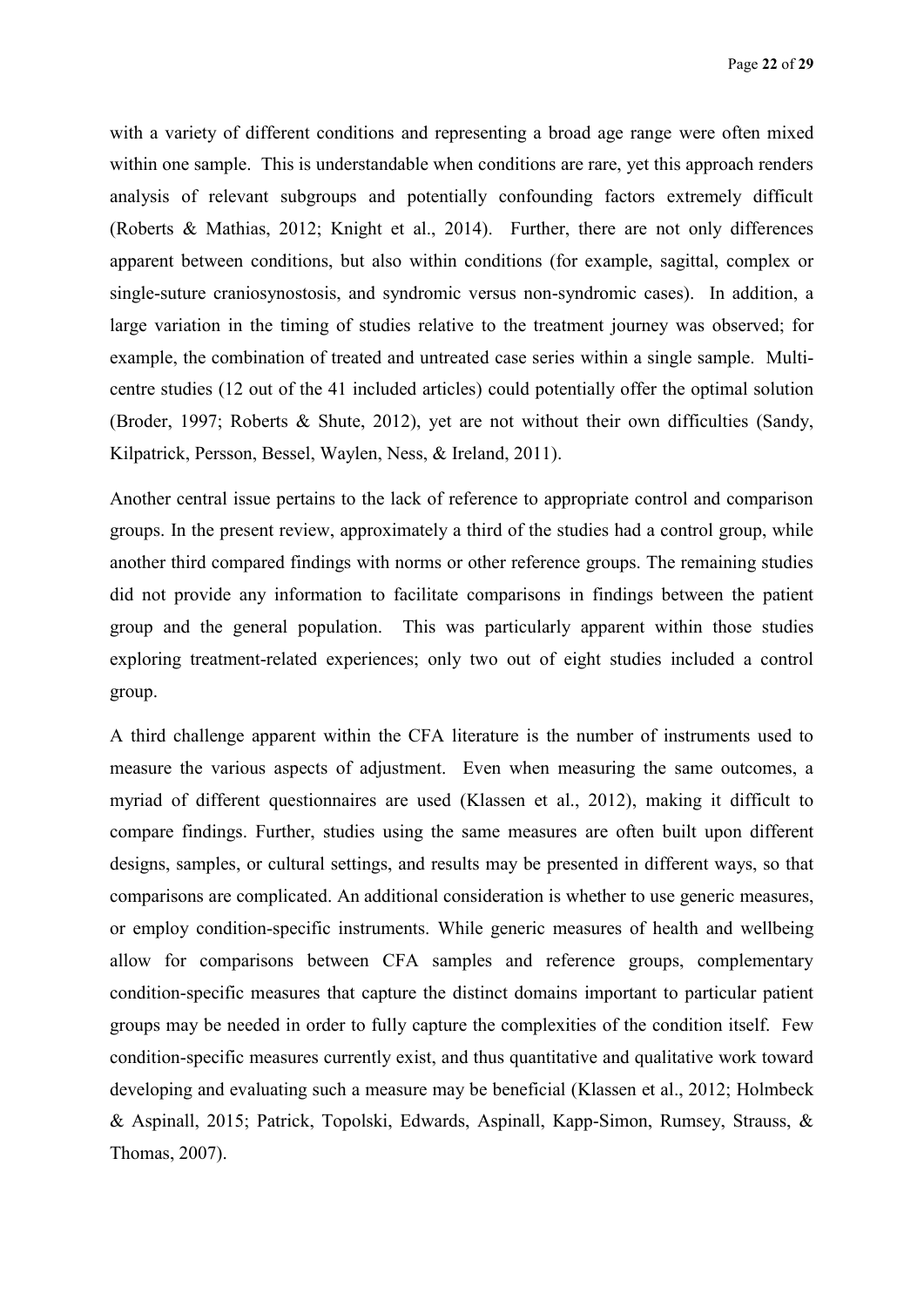This challenge is exacerbated by the lack of a conceptual frameworks to guide measurement (Endriga & Kapp-Simon, 1999; Roberts & Shute, 2012; Roberts & Mathias, 2013). Conceptual frameworks and corresponding measures have been advocated in the related fields of oral clefts and visible difference more generally (see ARC, 2009; Klassen et al., 2012; Stock et al., 2016), and may also offer guidance for the direction of research within the field of CFAs. A clear priority for the CFA research field is to achieve consensus among researchers and clinicians regarding key outcomes and processes, followed by recommendations of useful measures and instruments, selected according to psychometric properties and their scientific and clinical meaningfulness. Such a consensus would allow researchers to address some of the key unanswered questions and would lead to a better understanding of the impact of CFAs on those affected and their families.

A fifth and more surprising finding of the current review was the overall lack of qualitative research. Qualitative studies are less common than quantitative methods in health research more generally, possibly because these approaches are not well understood and/or because lesser value is placed on them (Nelson, 2009). Nonetheless, the question of adjustment to CFAs is ideally suited to qualitative methods, due to the rare nature of the conditions, and to the current lack of knowledge about what it is like to live with a CFA (Knight et al., 2014; Holmbeck & Aspinall, 2015).

A number of smaller points related to methodological approaches were also raised by this review. Discrepancies in the views of clinicians, parents and patients were observed within the included papers, pointing to the need to include multiple perspectives within studies. Further, interesting differences in mothers' and fathers' reports of QoL indicate that both parents' perspectives should be included, in a research field which has historically been dominated by mothers' reports (Nelson & Kirk, 2013; Stock & Rumsey, 2015). Future studies should also dedicate attention to the possible influence of additional physical problems, such as impaired vision or speech, and the presence of pain, as well as patients' general health perceptions.

Finally, the relatively small number of studies included in this review overall is notable. In some domains, few studies, combined with contradictory findings, complicates the accuracy of a summary and interpretation of the findings. Of further interest is that some authors appear to make assumptions between variables that were measured (e.g. satisfaction with appearancerelated treatment) and variables that were not measured (e.g. social stigma), without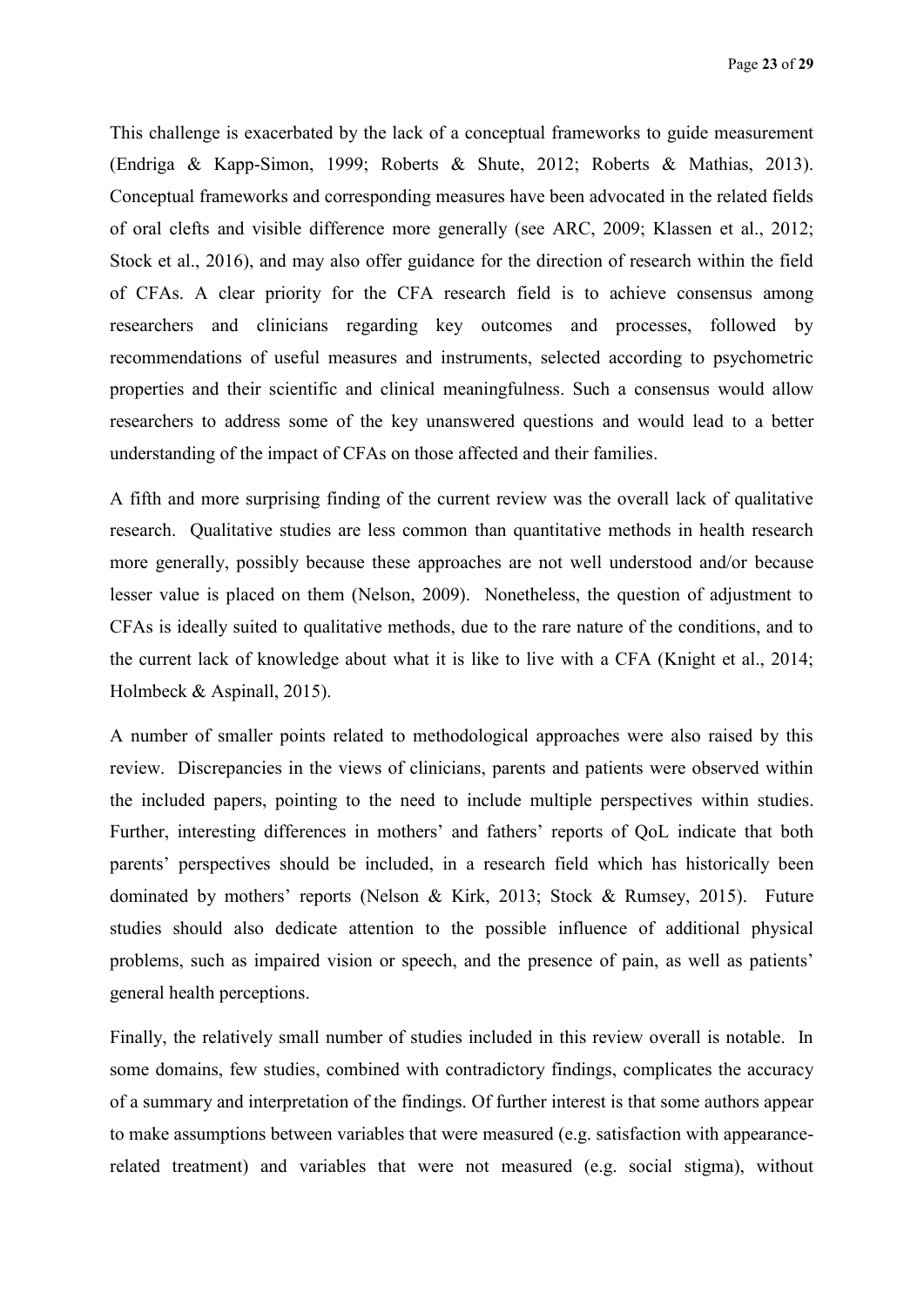appropriate references to support these conclusions. Such observations could possibly be indicative of a lack of psychological expertise within some multidisciplinary CFA teams. The routine assessment of patients on a number of important psychological variables could yield a more holistic understanding of the patient experience (Partridge, 2010) from multiple perspectives (Roberts & Shute, 2012), with the additional possibility of longitudinal data collection.

One methodological consideration pertaining to this review itself, is that several papers identified by the literature search included oral clefts and other CFAs within the same sample. Since several recent reviews have explored the psychological impact of oral clefts, studies related to this diagnosis were excluded, unless results were presented separately. Therefore and unfortunately, several mixed studies which could potentially have added value to the present review had to be excluded. Future research should aim to investigate potential differences and/or similarities in psychological adjustment between these two traditionally separated research fields.

# **Conclusions**

To the authors' knowledge, this is the first literature review to comprehensively assess the state of the literature pertaining to psychological adjustment to CFAs since the overview published by Endriga and Kapp-Simon in 1999. The present review has highlighted the overall lack of literature in this area, alongside a number of important methodological challenges, which together render conclusions difficult to draw. Across the key domains of adjustment, children and adults with non-syndromic CFAs reported scores that were comparable to norms or control groups in approximately half of the included studies, while the picture appeared to be further complicated in the case of syndromic CFAs. One possible explanation for this is the association between poor adjustment and underlying developmental and/or health-related difficulties, an indication which requires further exploration. In addition, the visibility of the condition was not found to be strongly related to adjustment within the current review, in contrast to the common assumption that those with CFAs will experience significant challenges as a direct result of their visible difference.

Several methodological considerations were illustrated and discussed within the present review. In order to move the field forward, efforts should be made to strive towards larger and more homogenous samples, to include relevant control and reference groups, and to achieve consensus regarding key outcomes and measures. More consistent methodologies across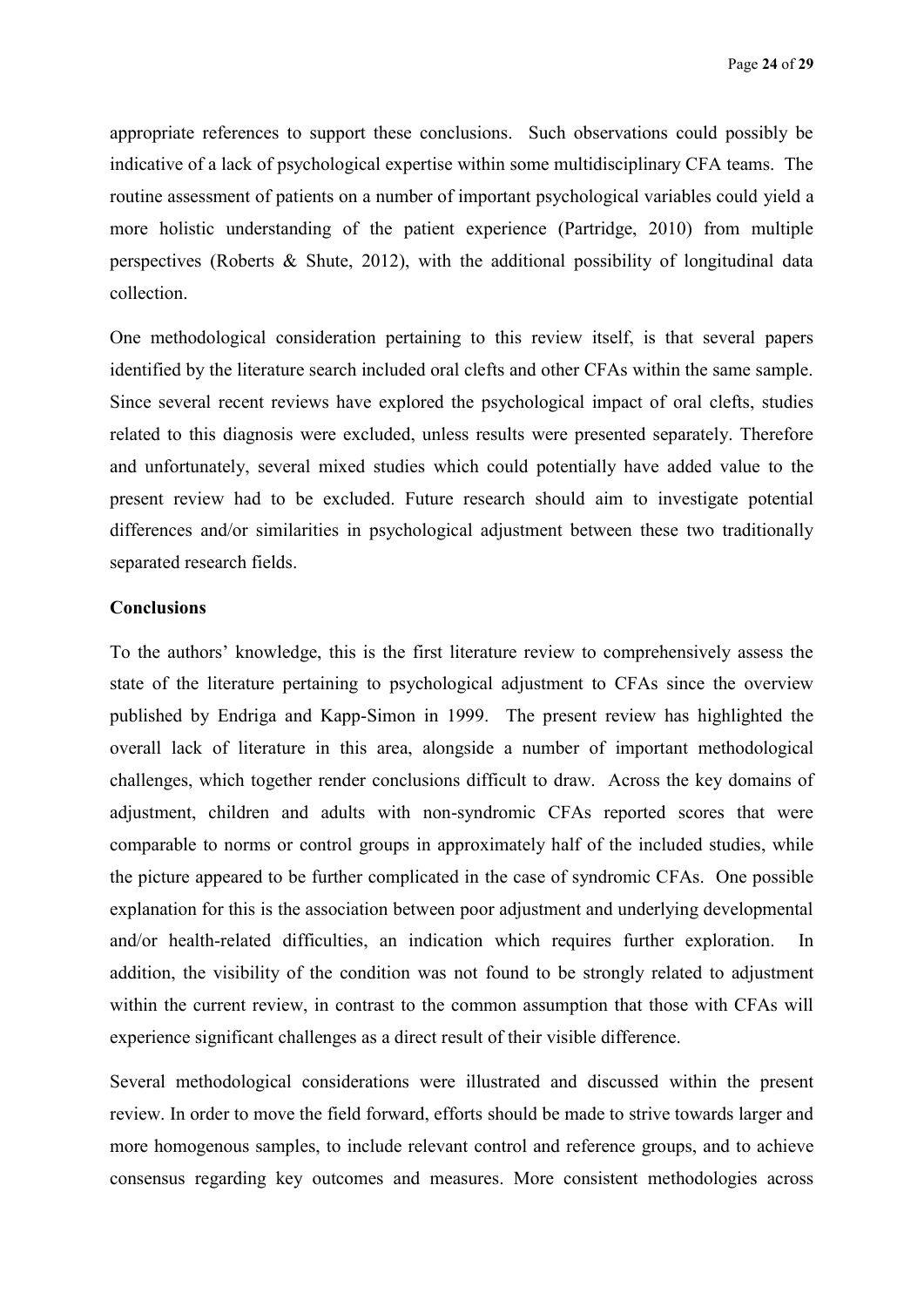studies would assist researchers in addressing some of the key unanswered questions and lead to a better understanding of the impact of CFAs. Given the contradictory nature of some of the present findings, much future research is needed to explore the pathways through which craniofacial differences might affect an individual's psychological adjustment, and to identify appropriate ways to prevent psychological distress and promote the development of resilience.

## **References**

- Appearance Research Collaboration. (2009). *Identifying factors and processes contributing to successful adjustment to disfiguring conditions: Final report*. University of the West of England: Centre for Appearance Research.
- Bannink, N., Maliepaard, M., Raat, H., Joosten, K. F., & Mathijssen, I. M. (2010). Health-related quality of life in children and adolescents with syndromic craniosynostosis. *Journal of Plastic, Reconstructive, & Aesthetic Surgery, 63*, 1972-1981. doi: 10.1016/j.bjps.2010.01.036
- Bannink, N., Maliepaard, M., Raat, H., Joosten, K. F., & Mathijssen, I. M. (2011). Obstructive sleep apneaspecific quality of life and behavioral problems in children with syndromic craniosynostosis. *Journal of Developmental and Behavioral Pediatrics, 32*, 233-238. doi: 10.1097/DBP.0b013e318206d5e3
- Beaune, L., Forrest, C. R., & Keith, T. (2004). Adolescents' perspectives on living and growing up with Treacher Collins syndrome: a qualitative study. *The Cleft Palate - Craniofacial Journal, 41*, 343-350. doi: 10.1597/02-158.1
- Becker, D. B., Petersen, J. D., Kane, A. A., Cradock, M. M., Pilgram, T. K., & Marsh, J. L. (2005). Speech, cognitive, and behavioral outcomes in nonsyndromic craniosynostosis. *Plastic and Reconstructive Surgery, 116,* 400-407. Doi: 10.1097/01.prs.0000172763.71043.b8
- Boltshauser, E., Ludwig, S., Dietrich, F., & Landolt, M. A. (2003). Sagittal craniosynostosis: cognitive development, behaviour, and quality of life in unoperated children. *Neuropediatrics, 34*, 293-300. doi: 10.1055/s-2003-44667
- Broder, H. L. (1997). Psychological research of children with craniofacial anomalies: Review, critique, and implications for the future. *The Cleft Palate - Craniofacial* Journal, *34*, 402-4.
- Broder, H.L. (2001). Using psychological assessment and therapeutic strategies to enhance well-being. *The Cleft Palate - Craniofacial* Journal, *38,* 248-54. DOI: 10.1597/1545-1569(2001)038<0248:UPAATS>2.0.CO;2
- Buchanan EP, Xue AS, & Hollier LH Jr. (2014). Craniofacial syndromes. *Plastic and Reconstructive Surgery*, *134*, 128e-153e. doi: 10.1097/PRS.0000000000000308
- Clarke, A., Thompson, A. R., Jenkinson, E., Rumsey, N., & Newell, R. (2013). *CBT for appearance anxiety: Psychosocial interventions for anxiety due to visible difference.* Wiley-Blackwell
- Cloonan, Y. K., Collett, B., Speltz, M. L., Anderka, M., & Werler, M. M. (2013). Psychosocial outcomes in children with and without non-syndromic craniosynostosis: findings from two studies. *The Cleft Palate - Craniofacial Journal, 50*, 406-413. doi: 10.1597/11-074
- Cohen, M. M., Jr., Kreiborg, S., Lammer, E. J., Cordero, J. F., Mastroiacovo, P., Erickson, J. D., . . . & Martinez-Frias, M. L. (1992). Birth prevalence study of the Apert syndrome. *American Journal of Medical Genetics, 42*, 655-659. doi: 10.1002/ajmg.1320420505
- Collett, B. R., Gray, K. E., Kapp-Simon, K. A., Birgfeld, C., Cunningham, M., Rudo-Stern, J., . . . & Speltz, M. L. (2013). Laypersons' ratings of appearance in children with and without single-suture craniosynostosis. *Journal of Craniofacial Surgery, 24*, 1331-1335. doi: 10.1097/SCS.0b013e3182997885
- de Jong, T., Maliepaard, M., Bannink, N., Raat, H., & Mathijssen, I. M. (2012). Health-related problems and quality of life in patients with syndromic and complex craniosynostosis. *Childs Nervous System, 28*, 879-882. doi: 10.1007/s00381-012-1681-4
- Dufton, L. M., Speltz, M. L., Kelly, J. P., Leroux, B., Collett, B. R., & Werler, M. M. (2011). Psychosocial outcomes in children with hemifacial microsomia. *Journal of Pediatric Psychology, 36*, 794-805. doi: 10.1093/jpepsy/jsq112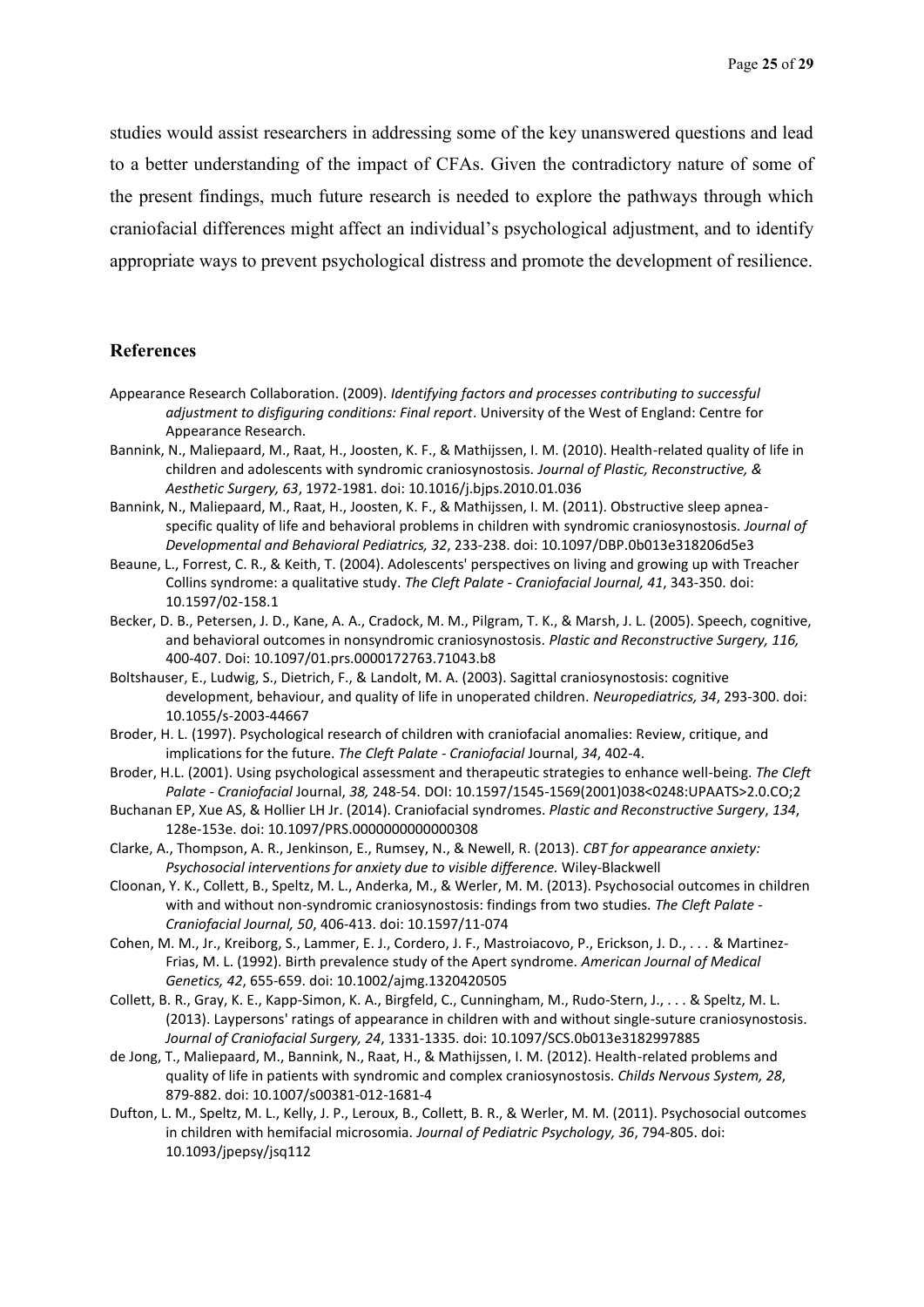- Endriga, M. C., & Kapp-Simon, K. A. (1999). Psychological issues in craniofacial care: state of the art. *The Cleft Palate - Craniofacial Journal, 36*, 3-11. doi: 10.1597/1545-1569(1999)036<0001:piiccs>2.3.co;2
- Feragen, K. B. (2012). Congenital conditions. In N. Rumsey & D. Harcourt (Eds), *The psychology of appearance* (pp. 353-371). Oxford University Press.
- Feragen, K. B., Stock, N. M., & Kvalem, I. L. (2015). Risk and protective factors at age 16: Psychological adjustment in children with a cleft lip and/or palate. *The Cleft Palate – Craniofacial Journal, 52*, 555- 573. doi: 10.1597/14-063
- Feragen, K.B., Stock, N.M., Sharratt, N.D., & Kvalem, I.L. (2016). Self-perceptions of romantic appeal in adolescents with a cleft lip and/or palate. *Body Image, 23*, 143-152. doi: 10.1016/j.bodyim.2016.06.009
- Fischer, S., Tovetjarn, R., Maltese, G., Sahlin, P. E., Tarnow, P., & Kolby, L. (2014). Psychosocial conditions in adults with Crouzon syndrome: A follow-up study of 31 Swedish patients. *Journal of Plastic Surgery and Hand Surgery, 48*, 244-247. doi: 10.3109/2000656x.2013.868811
- Furman, W., & Shaffer, L. (2003). The role of romantic relationships in adolescent development. In: Adolescent romantic relations and sexual behavior: Theory, research, and practical implications, Lawrence Erlbaum Associates Publishers, Mahwah, NJ, USA (2003), pp. 3–22.
- Geels, L. M., Kieffer, J. M., Hoogstraten, J., & Prahl-Andersen, B. (2008). Oral health-related quality of life of children with craniofacial conditions. *The Cleft Palate - Craniofacial Journal, 45*, 461-467. doi: 10.1597/07-046.1
- Geirdal, A., Overland, B., Heimdal, K., Storhaug, K., Asten, P., & Akre, H. (2013). Association between obstructive sleep apnea and health-related quality of life in individuals affected with Treacher Collins syndrome. *European Archives of Otorhinolaryngology, 270*, 2879-2884. doi: 10.1007/s00405-013- 2409-0
- Geirdal, A. O., Saltnes, S. S., Storhaug, K., Asten, P., Nordgarden, H., & Jensen, J. L. (2015). Living with orofacial conditions: psychological distress and quality of life in adults affected with Treacher Collins syndrome, cherubism, or oligodontia/ectodermal dysplasia-a comparative study. *Qualitative Life Research, 24,* 927-935. doi: 10.1007/s11136-014-0826-1
- Grandfield T, Thompson AR and Turpin G (2005) An attitudinal study of responses to a range of dermatological conditions using the Implicit Association Test. *Journal of Health Psychology, 10*, 821–829. doi: 10.1177/1359105305057316
- Griffiths, C., Williamson, H., & Rumsey, N. (2012). The romantic experiences of adolescents with a visible difference: exploring concerns, protective factors and support needs. *Journal of Health Psychology, 17*, 1053-1064. doi: 10.1177/1359105311433909
- Grogan, S. (2008). *Body Image: Understanding body dissatisfaction in men, women, and children.* Routledge.
- Habal, M. B. (2013). Improving the quality of life of patients through pediatric plastic and craniofacial surgery. *Journal of Craniofacial Surgery, 24*, 21-27. doi: 10.1097/SCS.0b013e31827b3826
- Holmbeck, G. N., & Aspinall, C. L. (2015). Disorders of sex development: Lessons to be learned from studies of spina bifida and craniofacial conditions. *Hormone and Metabolic Research, 47,* 380-386. doi: 10.1055/s-0035-1545273
- Jenkinson, E., Williamson, H., Byron-Daniel, J., & Moss, T.P. (2015). Systematic review: Psychosocial interventions for children and young people with visible differences resulting from appearance altering conditions, injury, or treatment effects. *Journal of Pediatric Psychology, 40*, 1017-1033. doi: 10.1093/jpepsy/jsv048
- Jonas, R. K., Montojo, C. A., & Bearden, C. E. (2014). The 22q11.2 deletion syndrome as a window into complex neuropsychiatric disorders over the lifespan. *Biological Psychiatry, 75*, 351-360. doi: 10.1016/j.biopsych.2013.07.019
- Kapp-Simon, K. A. (1998). Mental development and learning disorders in children with single suture craniosynostosis. *The Cleft Palate - Craniofacial Journal, 35*, 197-203. doi: 10.1597/1545- 1569(1998)035<0197:mdaldi>2.3.co;2
- Kapp-Simon, K. A., Collett, B. R., Barr-Schinzel, M. A., Cradock, M. M., Buono, L. A., Pietila, K. E., & Speltz, M. L. (2012). Behavioral adjustment of toddler and preschool-aged children with single-suture craniosynostosis. *Plastic and Reconstructive Surgery, 130*, 635-647. doi: 10.1097/PRS.0b013e31825dc18b
- Kapp-Simon, K. A., & McGuire, D. E. (1997). Observed social interaction patterns in adolescents with and without craniofacial conditions. *The Cleft Palate - Craniofacial Journal, 34*, 380-384. doi: 10.1597/1545-1569(1997)034<0380:osipia>2.3.co;2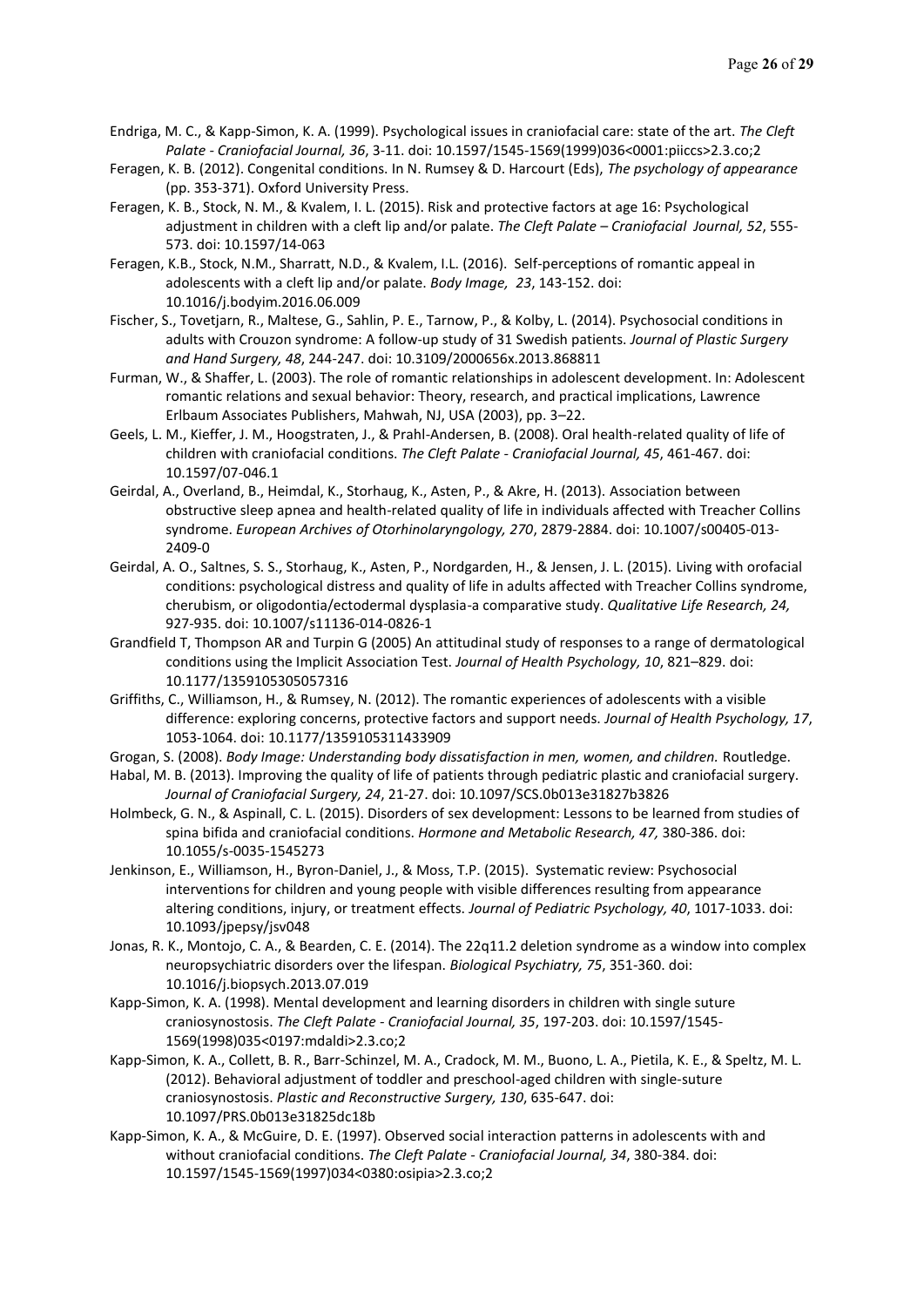- Kapp-Simon, K. A., Speltz, M. L., Cunningham, M. L., Patel, P. K., & Tomita, T. (2007). Neurodevelopment of children with single suture craniosynostosis: a review. *Childs Nervous System, 23*, 269-281. doi: 10.1007/s00381-006-0251-z
- Kelleher, M. O., Murray, D. J., McGillivary, A., Kamel, M. H., Allcutt, D., & Earley, M. J. (2006). Behavioral, developmental, and educational problems in children with nonsyndromic trigonocephaly. *Journal of Neurosurgery, 105*, 382-384. doi: 10.3171/ped.2006.105.5.382
- Kelleher, M. O., Murray, D. J., McGillivary, A., Kamel, M. H., Allcutt, D., & Earley, M. J. (2007). Non-syndromic trigonocephaly: Surgical decision making and long-term cosmetic results. *Childs Nervous System, 23*, 1285-1289. doi: 10.1007/s00381-007-0386-6
- Khetani, M. A., Collett, B. R., Speltz, M. L., & Werler, M. M. (2013). Health-related quality of life in children with hemifacial microsomia: parent and child perspectives. *Journal of Development and Behavioral Pediatrics, 34,* 661-668. doi: 10.1097/dbp.0000000000000006
- Klassen, A.F., Tsangaris, E., Forrest, C.R., Wong, K.W., Pusic, A.L., Cano, S.J., Syed, I., Dua, M., Kainth, S., Johnson, J., & Goodacre, T. (2012). Quality of life of children treated for cleft lip and/or palate: A systematic review. *Journal of Plastic, Reconstructive & Aesthetic Surgery*, *65*, 547-57. doi: 10.1016/j.bjps.2011.11.004.
- Knight, S. J., Anderson, V. A., Spencer-Smith, M. M., & Da Costa, A. C. (2014). Neurodevelopmental outcomes in infants and children with single-suture craniosynostosis: A systematic review. *Developmental Neuropsychology*, 39, 159-186. doi: 10.1080/87565641.2014.886690
- Knudsen, E., Maltese, G., Tarnow, P., Tovetjarn, R., & Kolby, L. (2012). Parental estimation of early psychological development in children operated on for single suture synostosis. *Journal of Plastic Surgery and Hand Surgery, 46*, 152-154. doi: 10.3109/2000656x.2012.676555
- Kunz, M., Lehner, M., Heger, A., Armbruster, L., Weigand, H., Mast, G., & Peraud, A. (2014). Neurodevelopmental and esthetic results in children after surgical correction of metopic suture synostosis: A single institutional experience. *Childs Nervous System, 30*, 1075-1082. doi: 10.1007/s00381-013-2340-0
- Maliepaard, M., Mathijssen, I. M., Oosterlaan, J., & Okkerse, J. M. (2014). Intellectual, behavioral, and emotional functioning in children with syndromic craniosynostosis. *Pediatrics, 133*, e1608-1615. doi: 10.1542/peds.2013-3077
- McCarthy, J.G., Warren, S.M., Bernstein, J., Burnett, W., Cunningham, M.L., Edmond, J.C…. ,& Yemen, T.A. (2012). Craniosynostosis Working Group. Parameters of care for craniosynostosis. *The Cleft Palate - Craniofacial Journal, 49* Suppl, 1S-24S. doi: 10.1597/11-138
- Moss, T. P. (2005). The relationships between objective and subjective ratings of disfigurement severity, and psychological adjustment. *Body Image, 2,* 151-159. doi: 10.1016/j.bodyim.2005.03.004
- Nelson, P.A. (2009). Qualitative approaches in craniofacial research. *The Cleft Palate - Craniofacial Journal*, *46*, 245-51. doi: 10.1597/08-121.1.
- Nelson, P., Glenny, A.M., Kirk, S., & Caress, A.L. (2012). Parents' experiences of caring for a child with a cleft lip and/or palate: a review of the literature. *Child: Care, Health, and Development, 38*, 6-20. doi: 10.1111/j.1365-2214.2011.01244.x
- Nelson, P. A., & Kirk, S. A. (2013). Parents' perspectives of cleft lip and/or palate services: A qualitative interview. *The Cleft Palate - Craniofacial Journal, 50*, 275-285. doi: 10.1597/11-293
- Norman, A., Moss, T.P. (2015). Psychosocial interventions for adults with visible differences: A systematic review. *Peer Journal,* 2,e870. doi: 10.7717/peerj.870
- Okkerse, J. M., Beemer, F. A., Cordia-de Haan, M., Heineman-de Boer, J. A., Mellenbergh, G. J., & Wolters, W. H. (2001). Facial attractiveness and facial impairment ratings in children with craniofacial malformations. *The Cleft Palate - Craniofacial Journal, 38,* 386-392. doi: 10.1597/1545- 1569(2001)038<0386:faafir>2.0.co;2
- Okkerse, J. M., Beemer, F. A., de Jong, T. H., Mellenbergh, G. J., Vaandrager, J. M., Vermeij-Keers, C., & Heineman-de Boer, J. A. (2004). Condition variables in children with craniofacial anomalies: a descriptive study. *Journal of Craniofacial Surgery, 15*, 151-157.
- Orphanet Report Series. Prevalence of rare diseases: Bibliographic data (July 2015). Retrieved from: http://www.orpha.net. Accessed March 19, 2016.
- Ozgur, B. M., Aryan, H. E., Ibrahim, D., Soliman, M. A., Meltzer, H. S., Cohen, S. R., & Levy, M. L. (2006). Emotional and psychological impact of delayed craniosynostosis repair. *Childs Nervous System, 22,* 1619-1623. doi: 10.1007/s00381-006-0148-x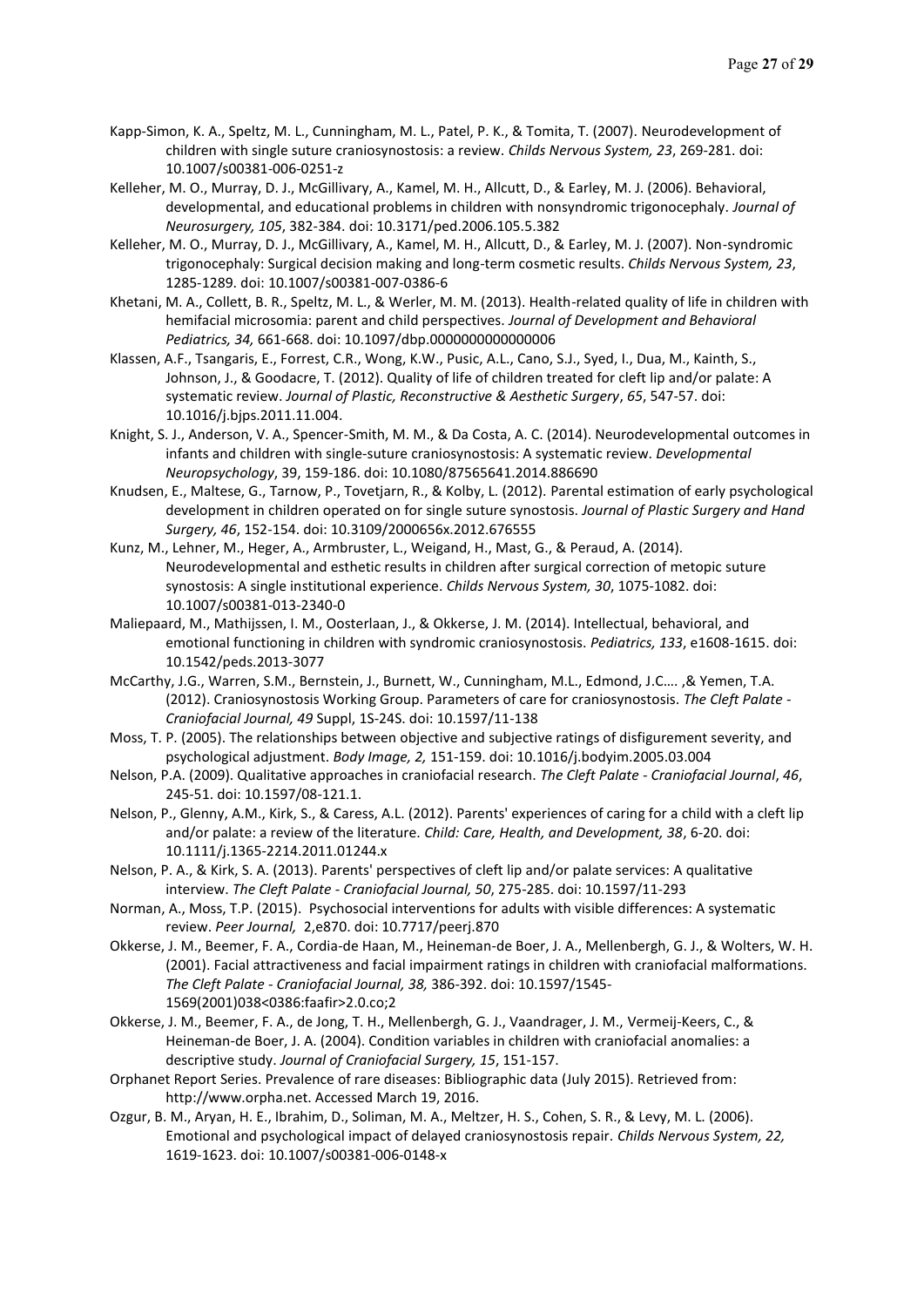- Partridge, J. (2010). Psycho-social reflections on craniofacial morphogenesis. *Seminars in Cell Development & Biology, 21*, 333-338. doi: 10.1016/j.semcdb.2010.01.006
- Partridge, J. & Julian, D. (2008). *The incidence and prevalence of disfigurement*. London: Changing Faces.
- Patrick, D.L., Topolski, T.D., Edwards, T.C., Aspinall, C.L., Kapp-Simon, K.A., Rumsey, N.J., Strauss, R.P., Thomas, C.R. (2007). Measuring the quality of life of youth with facial differences. *The Cleft Palate-Craniofacial Journal, 44*, 538-547. doi:http://dx.doi.org/10.1597/06-072.1
- Philip, N., & Bassett, A. (2011). Cognitive, behavioural and psychiatric phenotype in 22q11.2 deletion syndrome. *Behavior Genetics*, *41*, 403-412. doi: 10.1007/s10519-011-9468-z
- Pillemer, F. G., & Cook, K. V. (1989). The psychosocial adjustment of pediatric craniofacial patients after surgery. *Cleft Palate Journal*, *26*, 201-207.
- Plomp, R. G., Mathijssen, I. M., Moolenburgh, S. E., van Montfort, K. A., van der Meulen, J. J., & Poublon, R. M. (2015). Nasal sequelae of Treacher Collins syndrome. *Journal of Plastic, Reconstructive & Aesthetic Surgery, 68*, 771-781. doi: 10.1016/j.bjps.2015.02.029
- Plomp, R.G., Versnel, S.L., van Lieshout, M.J., Poublon, R.M., Mathijssen, I.M. (2013). Long-term assessment of facial features and functions needing more attention in treatment of Treacher Collins syndrome. *Journal of Plastic, Reconstructive & Aesthetic Surgery, 66*, e217-26. doi: 10.1016/j.bjps.2013.03.029.
- Posnick, J. C., & Ruiz, R. L. (2000). Treacher Collins syndrome: Current evaluation, treatment, and future directions. *The Cleft Palate - Craniofacial Journal, 37*, 434. doi: 10.1597/1545- 1569(2000)037<0434:tcscet>2.0.co;2
- Prescott, T., Redfors, M., Rustad, C. F., Eiklid, K. L., Geirdal, A. O., Storhaug, K., & Jensen, J. L. (2013). Characterization of a Norwegian cherubism cohort; molecular genetic findings, oral manifestations and quality of life. *European Journal of Medical Genetics*, *56*, 131-137. doi: 10.1016/j.ejmg.2012.12.008
- Raposo-Amaral, C. E., Neto, J. G., Denadai, R., Raposo-Amaral, C. M., & Raposo-Amaral, C. A. (2014). Patientreported quality of life in highest-functioning Apert and Crouzon syndromes: a comparative study. *Plastic and Reconstructive Surgery, 133*, 182e-191e. doi: 10.1097/01.prs.0000437260.31693.75
- Raposo-Amaral, C. E., Raposo-Amaral, C. A., Garcia Neto, J. J., Farias, D. B., & Somensi, R. S. (2012). Apert syndrome: quality of life and challenges of a management protocol in Brazil. *Journal of Craniofacial Surgery, 23,* 1104-1108. doi: 10.1097/SCS.0b013e318258814a
- Roberts, R. M. (2014). Discrimination among adults with craniofacial conditions. *Journal of Craniofacial Surgery, 25*, 77-81. doi: 10.1097/SCS.0b013e3182a2e005
- Roberts, R. M., & Mathias, J. L. (2012). Psychosocial functioning in adults with congenital craniofacial conditions. *The Cleft Palate - Craniofacial Journal, 49*, 276-285. doi: 10.1597/10-143
- Roberts, R. M., & Mathias, J. L. (2013). Predictors of mental health in adults with congenital craniofacial conditions attending the Australian craniofacial unit. *The Cleft Palate - Craniofacial Journal, 50,* 414- 423. doi: 10.1597/11-105
- Roberts , R. M., & Shute, R. H. (2012). A prospective study of coping and adjustment in adolescents with craniofacial conditions. *Children's Health Care, 41*, 111-128. Doi: 10.10809/02739615.2012.657031.
- Rosenberg, J. M., Kapp-Simon, K. A., Starr, J. R., Cradock, M. M., & Speltz, M. L. (2011). Mothers' and fathers' reports of stress in families of infants with and without single-suture craniosynostosis. *The Cleft Palate - Craniofacial Journal, 48*, 509-518. doi: 10.1597/09-210
- Rumsey, N., & Harcourt, D. (2004). Body image and disfigurement: issues and interventions. *Body Image, 1,* 83- 97. doi: 10.1016/s1740-1445(03)00005-6
- Sandy, J., Kilpatrick, N., Persson, M., Bessel, A., Waylen, A., Ness, A., & Ireland, A. (2011). Why are multi-centre clinical observational studies still so difficult to run? *British Dental Journal, 211*, 59-61. doi: 10.1038/sj.bdj.2011.570
- Sarimski, K. (2001). Social adjustment of children with a severe craniofacial anomaly (Apert syndrome). *Child: Care, Health and Development, 27*, 583-590.
- Sarwer, D. B., & Crerand, C. E. (2002). Psychological issues in patient outcomes. *Facial Plastic Surgery, 18,* 125- 133. doi: 10.1055/s-2002-32203
- Seaton, C. L. (2009). Psychological adjustment. In S. J. Lopez (Ed), *The encyclopedia of positive psychology.*  Blackwell: reference online. doi: 10.1111/b.9781405161251.2009.x
- Snyder, H., & Pope, A. W. (2010). Psychosocial adjustment in children and adolescents with a craniofacial anomaly: Diagnosis-specific patterns. *The Cleft Palate - Craniofacial Journal, 47*, 264-272. doi: 10.5555/08-227.1